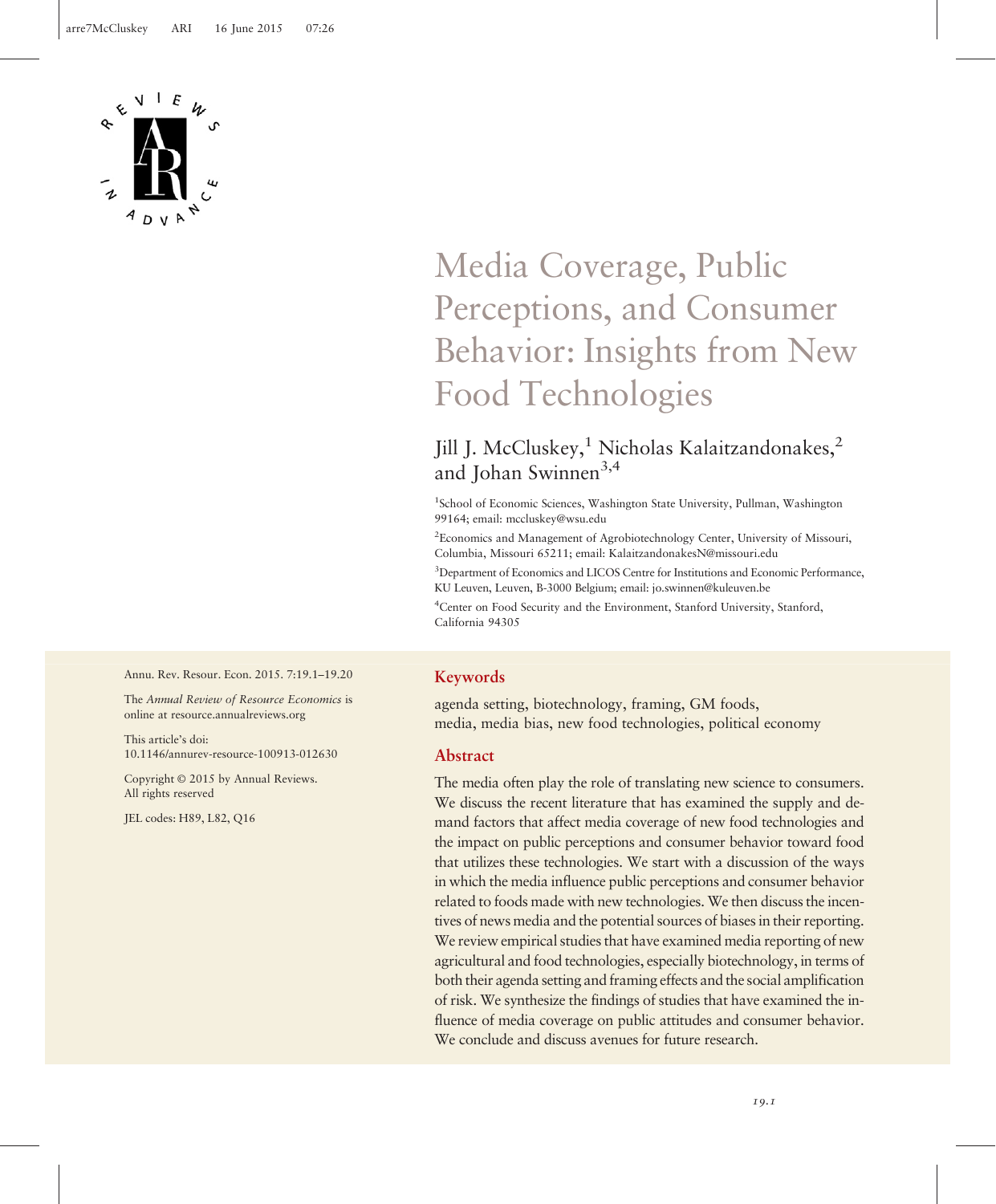Not that the media lie about the news they report; in fact, they have incentives not to lie. Instead, there [are] selection, slanting, decisions as to how much or how little prominence to give a particular news item. (Posner 2005)

### 1. INTRODUCTION

Consumers are inundated with information about food through a myriad of media access points from cell phones to traditional television and newspapers. Still, the public is said to be poorly informed when its consumption declines in opposition to new food technologies, despite claims by scientists and officials that such new technologies are safe. Lusk (2015) points out the divergence in risk perceptions between the scientific community and the general public with results from his food demand survey. He found that a large majority (82%) support mandatory labels on genetically modified organisms (GMOs) but that curiously approximately the same proportion (80%) also support mandatory labels on foods containing deoxyribonucleic acid (DNA). Indeed, the media and the information they provide are often blamed for the sometimes irrational and disproportional consumer response to new technology. A concern is that information provided by the media may not be objective or may not foster the public good.

The media often play the role of translating new science to consumers. The information is provided by either privately or publicly owned media that may have incentives to slant the information they provide in particular ways. Who owns the news media appears to matter. Privately owned media have become increasingly important globally. Whereas in the United States news coverage has always been largely commercial, in Europe private companies have become the dominant source of information only over the last two decades. Also, in other regions of the world, there is significant growth in private and commercial media, but state ownership of media is still more important in low-income countries. The structure of the private media market has also changed with the growth of 24-h news media, pay per view, satellite, cable, websites, and Internet blogs.

Commercial mass media have thus had an increasingly important influence on public opinion. Extensive media coverage affects consumer perceptions of products and risk and consequently consumer demand for goods and services. Yet the media are also criticized for being sensationalistic and biased in their reporting, focusing on sound bites and ignoring careful analyses. There is also concern that the increased commercialization of the media has produced a dumbing down of the news because this trend is leading to decreased quality and quantity of coverage of complex issues and because competitive pressures are associated with cutbacks in reporting and editorial quality (Alterman 2008). The emergence of the 24-h news cycle may have actually weakened journalism, and news reports include an increasing number of factual errors (Pew 2004).

These concerns have induced many European governments to continue to subsidize public news broadcasting to improve the overall news quality. However, it is not clear that public news is always unbiased or of higher quality. Furthermore, if subsidized public media offer higher-quality news, this may result in low-quality commercial news filling the leftover niche (Canoy & Nahuis 2005). This argument is similar to those in studies of the US media market, which show that the regional spread of so-called quality newspapers such as The New York Times and The Washington Post has induced a reduction in the quality of local and regional newspapers (George & Waldfogel 2006).

Although the literature on the (political) economics of the media is relatively recent, it is a burgeoning field, with applications in many areas, including political economy (impacts on electoral turnout and voting) and public goods provision (see, e.g., Della Vigna & Gentzkow 2010; Gentzkow & Shapiro 2008a,b; McCluskey & Swinnen 2011; and Prat & Strömberg 2011 for partial reviews). Similarly extensive is the literature on media coverage and its impacts on the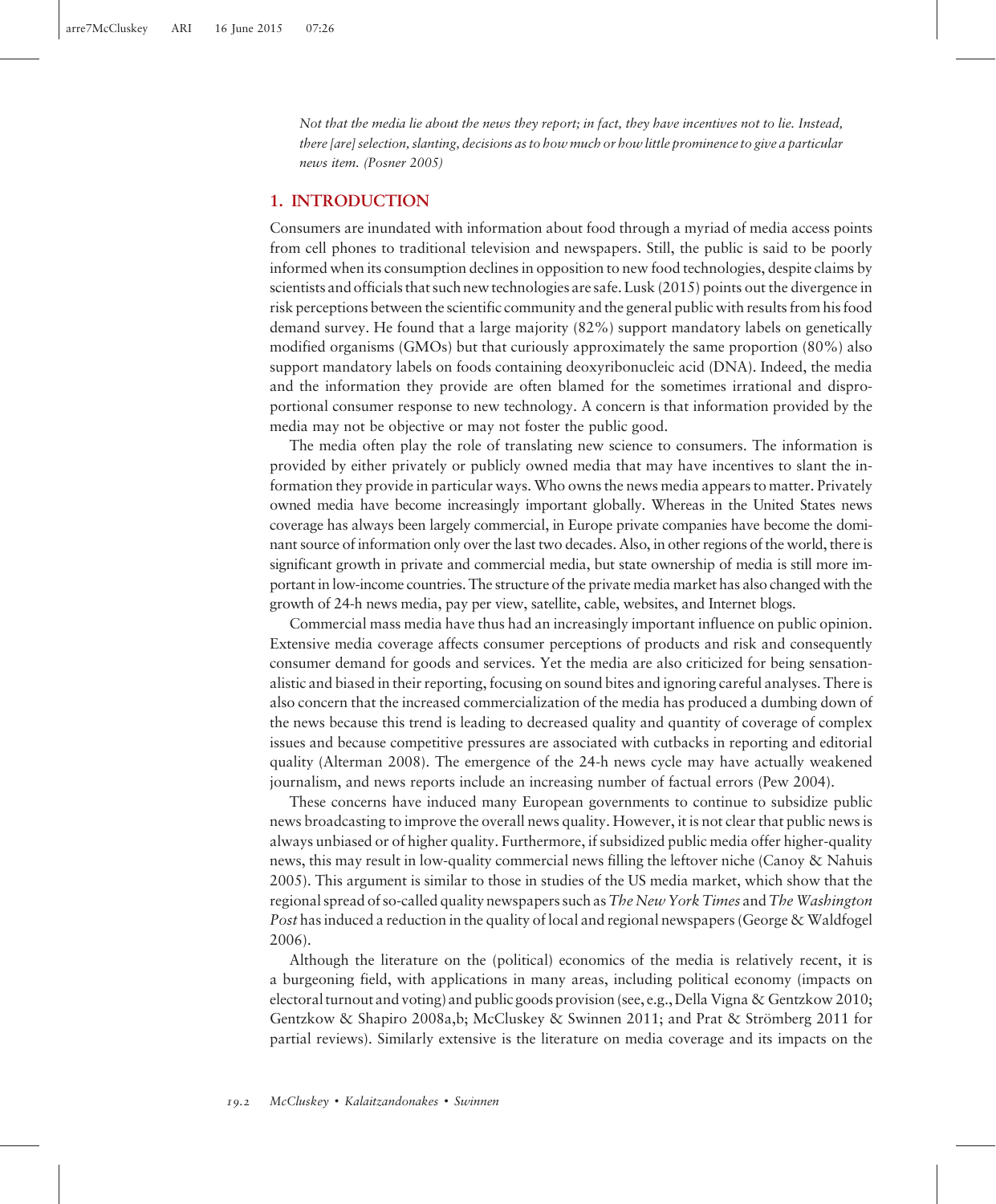public. In this article, we review the literature that has examined the supply and demand factors that shape media coverage of new food technologies and the impact of such coverage on public perceptions and consumer behavior toward these technologies. This is an important area of focus because Hoban & Kendall (1993), Marks et al. (2003), and Wildavsky (1995) find that the vast majority of consumers receive information about food technologies primarily through the popular press and television and first encounter claims of harm to health and the environment through the media.

More than 100 published studies have empirically analyzed how various news media have covered agricultural biotechnology and genetically modified (GM) foods, the use of synthetic pesticides and growth hormones in agriculture, the use of nanotechnology in food processing, and other new food technologies. These studies have generally focused on the agenda setting and framing roles of news media and their impacts on public perceptions and attitudes. Studies on media coverage of GM foods exemplify the wide-ranging hypotheses tested and the rich data and analytical methods used, and, thus, we review the primary findings of these studies here.

We structure the rest of the study as follows. In Section 2, we discuss the ways news media coverage of new technologies in food and agriculture may influence public perceptions and consumer behavior related to foods made with new technologies. In Section 3, we discuss the incentives of news media and the potential sources of biases in their reporting. In Section 4, we review empirical studies that examine media reporting of new agricultural and food technologies, especially biotechnology, in terms of both their agenda setting and framing effects and the social amplification of risk. In Section 5, we synthesize the findings of studies that examine the influence of media coverage on public attitudes and consumer behavior. Finally, in Section 6, we conclude and discuss avenues for future research.

# 2. MEDIA AND CONTROVERSIES OVER FOOD TECHNOLOGIES

Use of new technologies in agriculture and food production has consistently led to increased productivity and food supplies, reduced food prices, enhanced food attributes, and entirely new products (Huffman & McCluskey 2014). Such new technologies include synthetic pesticides, growth hormones, biotechnologies, nanotechnologies, and various new processing techniques. Despite assurances from scientists, governments, and industry that new food technologies are safe, consumers have often been skeptical and even polemic. These negative consumer attitudes are sometimes blamed on consumers being poorly informed. However, consumers from highly educated and affluent segments are often the most guarded (Curtis et al. 2008). Indeed, many of these consumers choose to opt out of consuming foods produced with new technologies by buying organic and other foods, which are produced without biotechnology seeds, growth hormones, and synthetic pesticides (Loureiro et al. 2001). Such consumers generally do not fit the profile of uninformed consumers. Rather, they seem willing to pay a small share of their typically high income to avoid perceived risks associated with foods made with the use of new technologies.

The use of new technologies in agriculture and food production therefore seems increasingly dependent on consumers' risk perceptions. Although consumers may like the lower prices and the potential product-enhancing attributes of foods produced with new technologies, they may also be suspicious of such products when the underlying production processes and technologies seem risky to them (Annunziata & Vecchio 2011). A typical example of such behavior is the frequently displayed negative attitudes toward GM foods (Lusk et al. 2005). The scientific consensus is that first-generation GM foods are equivalent to their conventional counterparts. However, on average, consumers say that they want a discount to choose GM foods over conventional ones (Lusk et al. 2005). The consumer response in the market determines product success because, in the end,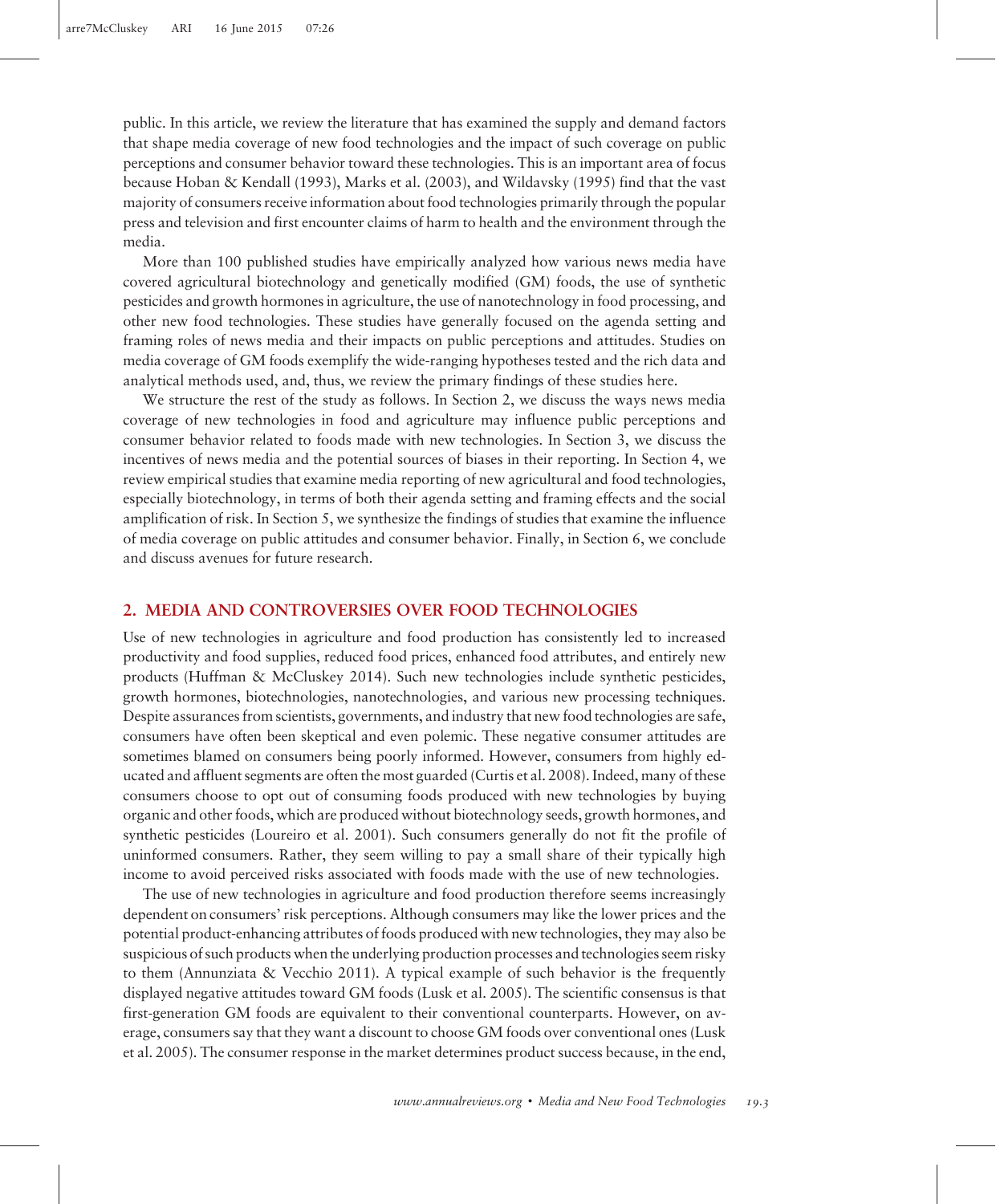consumers' perception of risk—rather than the perception of objective, technical risk—directly affects consumer choices and market demand.

What is behind the elevated perceived risks associated with new food technologies that consumers seem to display so readily?Lusk et al. (2014) primarily discuss how developments in the economic and socio-psychological literature shed light on consumer preferences for food technology and the determinants of food technology acceptance. Heiman & Zilberman (2011) find that both positive framing and negative framing affected the likelihood of purchasing GM products at a given price but that negative framing had a stronger impact in deterring consumers. Other commentators point the finger at the news media. For instance, Bauer & Gaskell (2002) suggest that negative consumer perceptions and attitudes toward biotechnology may have been cultivated by plentiful media coverage and unbalanced reporting of its relative risks and benefits. Lusk et al. (2014) briefly discuss the impact of media on consumers' risk perceptions. They explain that media can frame food technologies by emotionalizing an issue and increasing salience with repetitive messaging.

Because in many countries the news media serve as primary sources of risk communication for the general public (Boholm 1998), they may also define the agenda of public concern. This process of mediated public attention is known as agenda setting or sizing and highlights the role of the media in focusing the public's attention on one issue and not on another (Cohen 1963,McCombs & Shaw 1972). The main theoretical claim of the agenda setting hypothesis is that the degree of emphasis placed on selected issues by the news media adds salience to these issues: The greater the volume and prominence of media coverage are, the more important the public will judge the issues to be (Entman 1991, McCombs & Ghanem 2001).

In addition to setting the agenda, news media may also frame the discussion around it. Tuchman (1976, 1978) argues that through reporting on an issue, news media select few events out of many and turn them into newsworthy stories. In telling these stories, journalists use frames that are shaped by their viewpoints, experiences and skills, deadlines, media space, and other practical parameters (Hornig 1990). When writing about a new food technology, journalists may choose to emphasize technical features, socioeconomic implications, environmental risks or benefits, human health concerns, and so on (Hornig 1990). Through frames, therefore, news media may highlight certain points of view and marginalize others (Hornig 1993). When risks are emphasized relative to the benefits of a new technology, the theory predicts that a more negative public sentiment can prevail and that the news media can become a means for the social amplification of risk.

The agricultural and food industries have inherent incentives to defend their ability to use new technologies by providing their view of risks and benefits through information campaigns and education activities and by influencing the reports of the news media (Annunziata & Vecchio 2011). However, consumer confidence in information about food products made with new technologies may vary depending on the source (Annunziata & Vecchio 2011, Siró et al. 2008). Several studies indicate that consumers are more confident in information about the potential benefits of foods made with new technologies when it comes from trusted and credible authorities and that consumers are less confident in information provided by industry (Cox et al. 2008, Urala & Lahteenmaki 2007). Yet the difficulties of industry in achieving more positive communication about new food technologies may go beyond a trust deficit. News media have their own objectives and incentives that may lead to biased reports. For instance, the underlying science of new food technologies can be complicated, and the media need to sell stories.

Another key constraint is that, because there are diminishing returns to time spent processing information from media stories and there are increasing amounts of information, consumers may still be rationally ignorant in a world with plenty of information and media (McCluskey & Swinnen 2004)—and are hence less likely to spend the time to become well informed about the benefits of such new technologies. Kiesel et al. (2011) discuss that consumers may not use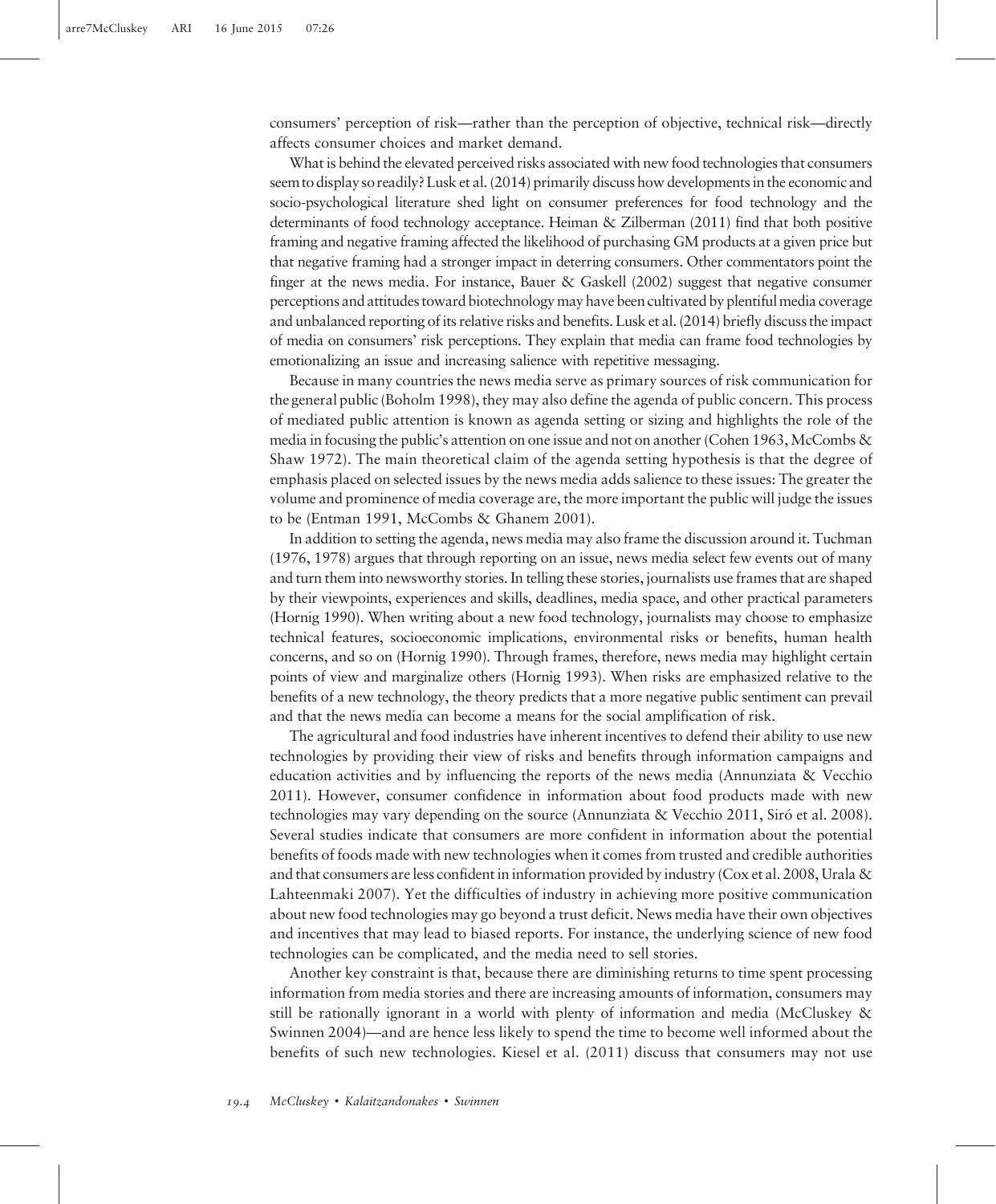nutritional labels because time and effort are required to process the information. The time required to process the information about the potential benefits and risks associated with new food technologies is likely greater than the time required to process information on nutrition labels, so we expect for most consumers to not be experts on new food technologies.

Furthermore, consumers give greater weight to negative information than to positive information. This is interesting because often-heard complaints are that news coverage is too negative and that there is not enough positive news in the stories that media produce. McCluskey et al. (2015) show that this generally recognized tendency of the popular news media is driven by demand. Thus, the news media may be more likely to highlight potential risks associated with new food technologies in their reporting. However, this tendency says little about the impact on perceptions or behavior of consumers. Consumers may realize the existence of bias and may thus discount the information provided by media. In the next sections, we first review potential sources of bias in the media and then review empirical studies that measure the impact of bias on consumers.

#### 3. MEDIA BIAS AND FRAMING

Is the general emphasis of news media on the potential risks over the benefits of new food technologies a systematic bias, and if so, are there specific structural factors that drive this bias? Media bias can take various forms, and there is no generally accepted definition. Anand et al. (2007, p. 637) write, "The phenomenon of bias in the media appears to be quite different than, say, a statistician's notion of bias—because bias lies in the eyes of the beholder (consumer)." Others define bias as the"absence of balance resulting in one side of a story receiving unwarranted attention"(Baron 2006, p. 4) or, in other words, as "sins of omission—cases where a journalist chose facts or stories that only one side of the  $\ldots$  spectrum is likely to mention" (Groseclose & Milyo 2005, p. 1205).

Studies have identified several possible theoretical explanations for the existence of bias. Bias can be induced by supply and/or demand factors. On the supply side, it can be due to ideology or partisan politics, in which owners, editors, or journalists present stories that support particular world views. Bias can also result from falsehoods or from information hidden or distorted by sources or journalists eager for a scoop or under pressure to attract attention. Finally, bias can be a response to consumer preferences.

The most obvious source of bias is preferences from owners, editors, or journalists who may affect the news coverage (Bovitz et al. 2002). This bias is most evident in mass media owned by the state (e.g., North Korea) and is present in many developing countries where the state continues to control mass media. In those countries, the media are used by governments to disseminate the political communication of the ruling parties and to control information that may threaten their legitimacy or their hold on power.

However, in less rigorously controlled media regimes, bias can still be significant. In many European countries, until recently, many of the non-state-owned printed media and television stations were owned or were closely related to political parties, and the different media expressed the preferences of their parties. Similarly, public television organizations were often influenced by the parties in government. An interesting illustration is Italy, where the main leader of the rightwing political party, Silvio Berlusconi, owns many of the commercial TV stations, and their political news coverage switches when left- or right-wing parties take over government. Governments can also put strong pressure on media not to publish stories.

Owners of commercial media may wish to impose their personal preferences on their media reporting. In doing so, they may face a trade-off between political objectives (i.e., using the media to express the owners' ideological bias) and commercial objectives (Mullainathan & Shleifer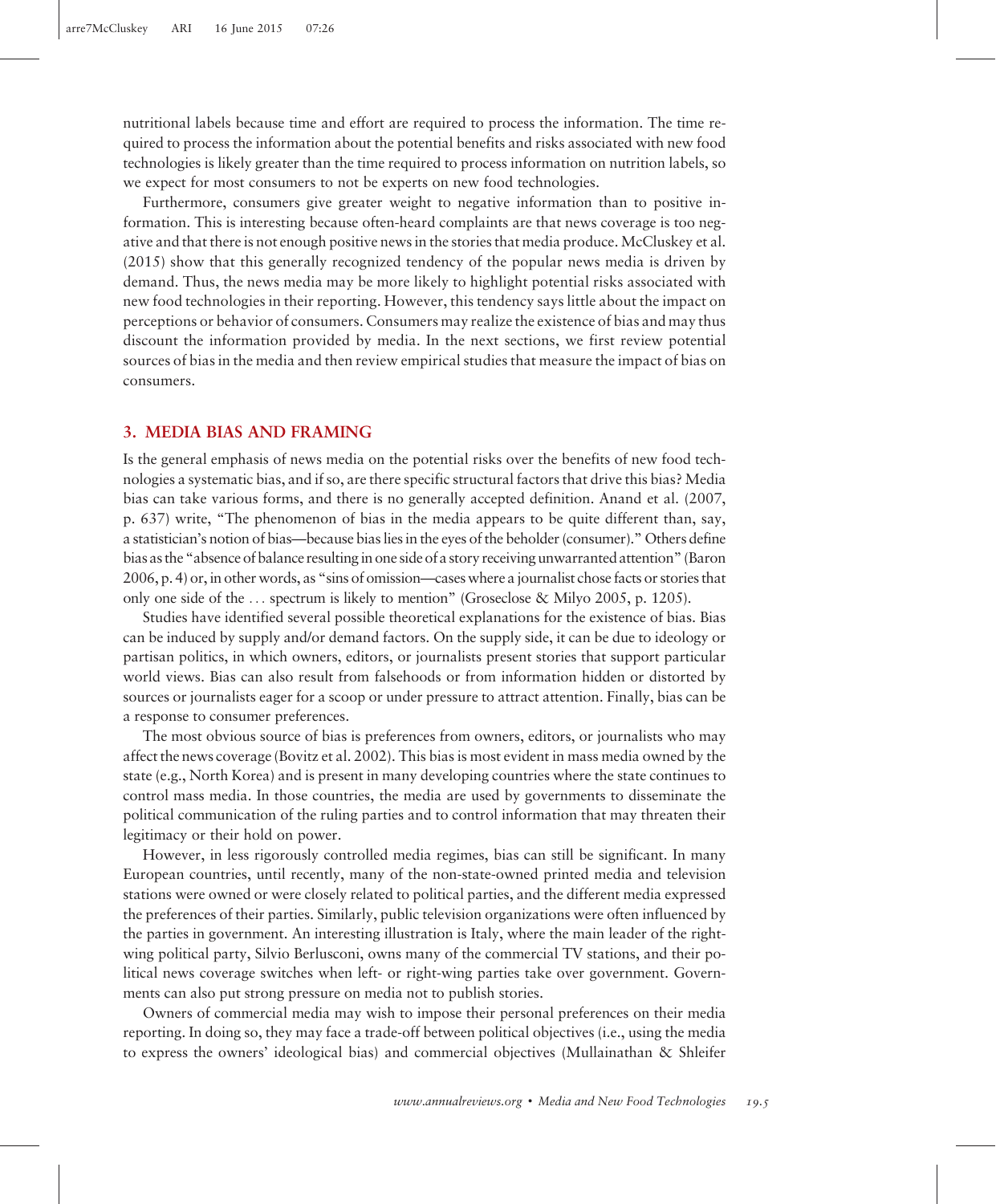2005). First, commercial objectives may be affected by potential consumers' distaste for bias or by the negative utility they get from consuming media products that differ from their personal social and political preferences. Second, commercial media's profitability depends not only on consumers but also, to a large extent, on advertising revenues. Bagdikian (1992) writes, "As mass advertising grew, the liberal and radical ideas—in editorials, in selection of news, and in investigative initiatives—became a problem. If a paper wished to attract maximum advertising, its explicit politics might create a disadvantage." Along the same lines, Gabszewicz et al. (2001) show that the media's incentives to appeal to a larger audience and to hence be more attractive to advertisers may induce editors to moderate the political messages they display to their readers.

Other supply-driven forms of media bias may be related to the availability of potential journalists who are willing to work for lower wages in positions that can advance their careers or who demonstrate influence by exercising the discretion granted by news organizations (Baron 2006). Dyck & Zingales (2002) focus on the relationship between journalists and their sources of information as the reason for media bias. Sources may release partial information that supports their preferences, or journalists may use partial information to reward sources for providing information. Baron (2005) models how the competition between information sources affects the news report. Private information may be held by two sources with opposing views. The sources have incentives to reveal only information that supports their own views, and it is costly for the media to obtain additional information from independent sources. Dyck & Zingales (2002) argue that to induce a source to reveal information, the journal puts a positive spin on stories to reward the source for providing the information.

On the demand side, McCluskey et al. (2015) explain that negative news coverage is likely to dominate positive news stories. Their argument is based on the premise that consumers use the information from positive media stories to take advantage of opportunities from positive shocks and use the information from negative stories to avoid negative shocks. If utility is concave, the marginal loss in utility from not consuming the first bad news story is greater than the marginal gain in utility from consuming the first positive news story. As a result, consumers will choose to consume more negative stories than positive ones.

Spatial models of firm location also provide a consumer-driven rationale for bias based on product differentiation. Mullainathan & Shleifer (2005) argue that readers or viewers have a preference for news that is consistent with their initial beliefs and that media organizations therefore have an incentive to bias their reporting toward confirming their readers' or viewers' initial beliefs. When readers are heterogeneous in their beliefs, accuracy increases due to crosschecking of facts across newspapers. This is a wisdom-of-crowds argument (Surowiecki 2004) that aggregation of signals reduces noise. Anand et al. (2007) assume that facts are not always verifiable and that consumers have heterogeneous ideologies. They find that when facts are verifiable, there is no bias. However, when a news item comprises information that is mostly nonverifiable, then consumers may care about both opinion and editorials, and the media firm's report will contain both of these aspects. The diversity of opinion and editorials results in a differentiated product market. A dynamic version of this type of argument can be made when media organizations attempt to obtain a reputation for accuracy, which induces bias in reporting. Gentzkow & Shapiro (2006) consider the Bayesian consumer who is uncertain about the quality of an information source. The consumer infers that the source is of higher quality when its report conforms to the consumer's prior expectations. Consequently, media may slant their reports toward the prior beliefs of their customers to build a reputation for quality.

The incentive to attract large numbers of readers or viewers may also lead to bias. One mechanism is explained by Strömberg (2004), who argues that media coverage is biased toward large groups, as the media are more likely to cover issues that are of interest to such groups. This bias can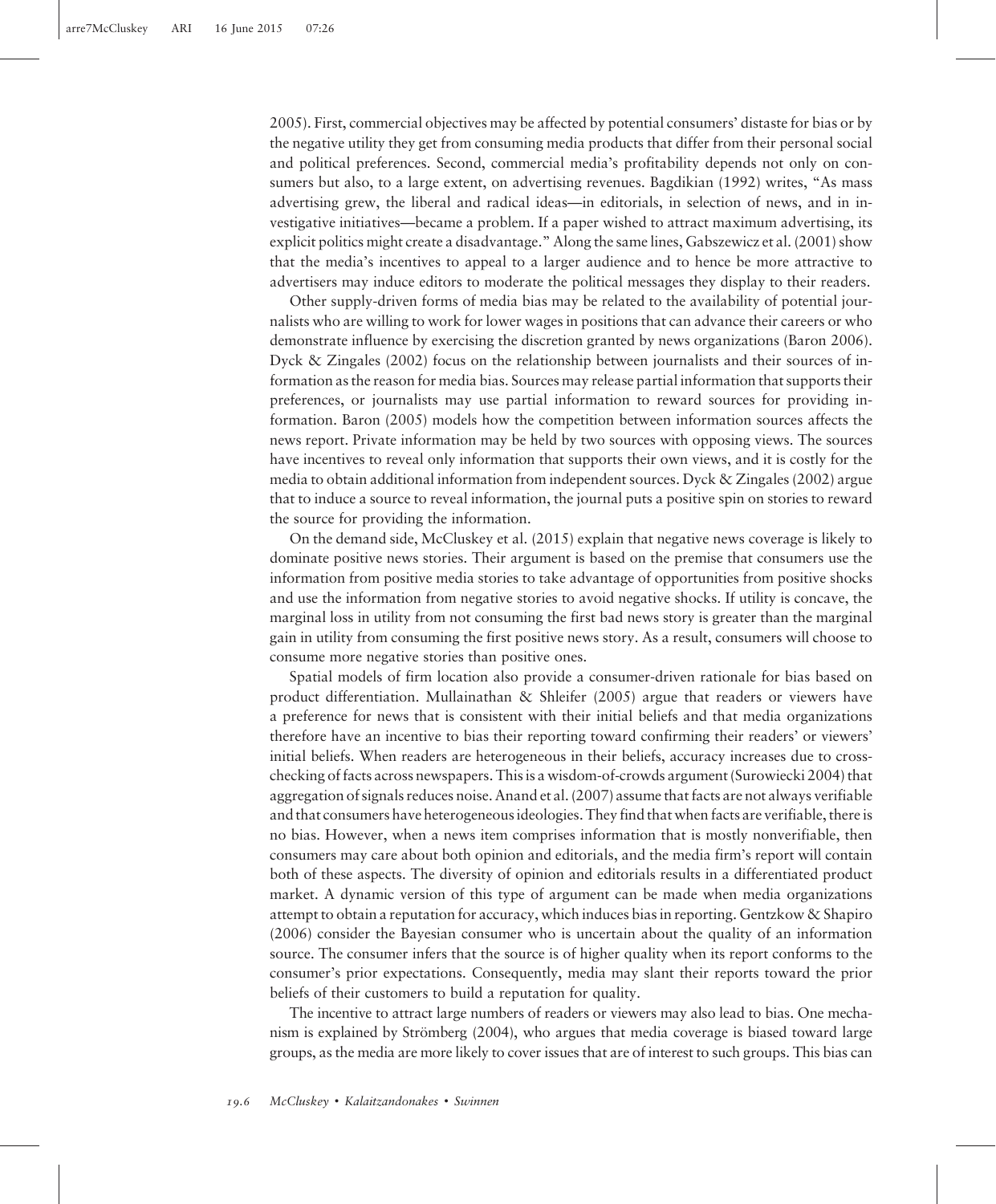result from the need to attract as many readers as possible or from economies of scale in the media. Kuzyk & McCluskey (2006) provide empirical support for Strömberg's (2001) theoretical model with content analysis.

An interesting empirical study on these issues is by Gentzkow & Shapiro (2010). They analyze text from a large set of US media and come to the conclusion that "newspapers' actual slant is neither to the right nor to the left of the profit maximizing level, on average." They conclude that the slant (or bias) in newspapers is strongly related to the political distribution of their potential readers, much more so than to the political preferences of their owners or the journalists.

Competition may also play an important role in media organizations' trade-off between ideology and profits. Some researchers, such as Baron (2006), show that bias can persist in the face of competition. Gentzkow & Shapiro (2006, 2008b) argue that competition reduces supply side– induced bias because it increases the likelihood that erroneous reports will be exposed ex post, but these researchers argue that the impact of competition on demand side–induced bias is less clear. Mullainathan & Shleifer (2005) in their two-firm location model show that price competition results in greater product differentiation—e.g., more slanting of news. When advertising revenues are included in the product differentiation models of media, minimum differentiation can result (Barros et al. 2004, Gabszewicz et al. 2004, Gal-Or & Dukes 2003).

Hence, many supply and demand factors have been identified in the literature as potential sources of bias and framing in news media reporting. In the next sections, we review evidence on bias and framing in media reporting of new food technologies, especially agricultural biotechnology and GM foods, which have been widely studied.

# 4. EMPIRICAL STUDIES OF MEDIA COVERAGE OF NEW FOOD **TECHNOLOGIES**

For more than 25 years, news media reporting on biotechnology and GM foods has been closely examined in many parts of the world, including various European countries, the United States, Japan, China, Australia, the Philippines, Kenya, and Turkey. Studies have compared media coverage across two or more countries (e.g., Bauer 2005b, Botelho & Kurtz 2008, Lewison 2007, Listerman 2010, Marks et al. 2003, Vilella-Vila & Costa-Font 2008); across different biotechnology applications, including medical as well as crop and livestock improvements (e.g., Hibino & Nagata 2006, Marks et al. 2007, Marques et al. 2015, Müller et al. 2010); across different types of news media, including elite press, tabloids, and television (e.g., Carver et al. 2013, Maeseele & Schuurman 2008, Vicsek 2013); and over time. These comparative analyses have demonstrated systematic differences in the amount of coverage and tone across geographies, in types of media, and in biotechnology applications and systematic differences over time and have teased out some of the underlying causes of such differences. Furthermore, they have often linked media coverage of biotechnology and GM foods to public attitudes and perceptions toward them.

# 4.1. The Agenda Setting Role of News Media

Mazur (1981) proposes that the quantity of coverage, independent of tone, would tend to lead to a conservative bias or increasingly negative attitudes toward a technology. As such, a large number of published studies have measured the frequency of news media reporting on biotechnology and GM foods, and many have described changes in the amount of coverage over time.

Building on Downs's (1972) idea of issue attention cycles, Nisbet & Huge (2006) describe cycles of increased and then decreased media attention to plant biotechnology and propose underlying social mechanisms that lead to cyclical media coverage. Several other studies document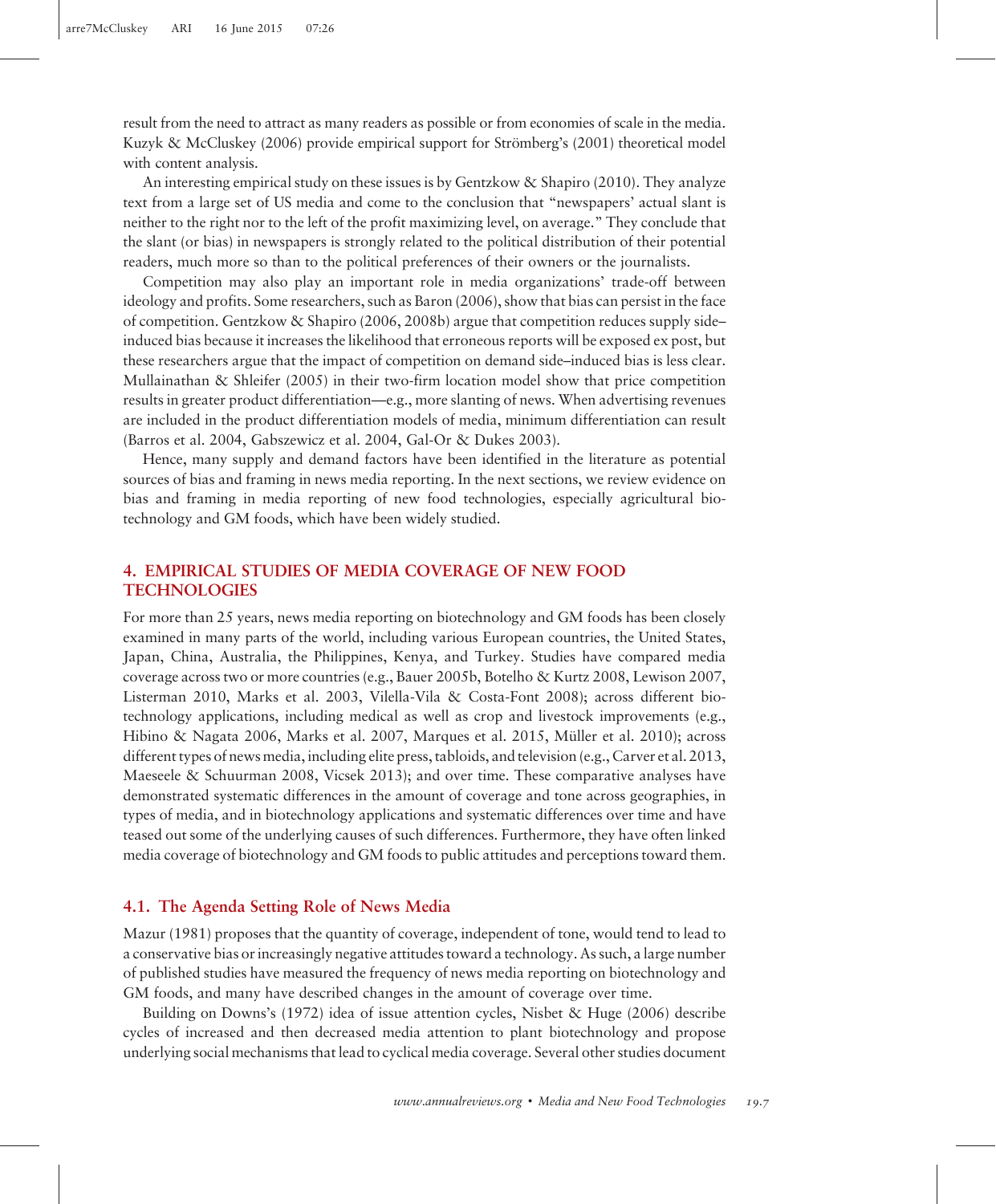the cyclical nature of media coverage of biotechnology and GM foods. For instance, Listerman (2010) observes an increase, peak, and decrease in US, UK, and German media coverage of biotechnology over the 2000–2002 period. Similar media attention cycles are also visible over longer time periods when data from various studies across many countries and news media are pieced together. From early studies in European countries (e.g., Bauer & Gaskell 2002, Bonfadelli et al. 2002, Durant et al. 1998, Jesuino et al. 2001, Kohring & Matthes 2002, Wheeler et al. 2002), it can be inferred that in France, Austria, the United Kingdom, the Netherlands, Sweden, and other countries, news media attention to biotechnology was quite low in the early 1990s and increased between 1995 and 1997. Shanahan et al. (2001) show further growth in media coverage of agricultural biotechnology until 2000, with a dramatic increase in attention occurring between 1997 and 2000.McInerney et al. (2004) examine patterns of media coverage of biotechnology and GM foods between 1992 and 2002 and report a peak in the coverage in 2000. Marks et al. (2003) and Marks et al. (2007) report similar results.

The dramatic increase in media attention to biotechnology in the late 1990s and the observed peak in the early 2000s was driven mostly by events (Botelho & Kurtz 2008; Cook et al. 2006; Flipse & Osseweijer 2013; Marks et al. 2002, 2003, 2007) that were triggers to jump-start media coverage and public attention. Abbott & Eichmeier (1998) term this phenomenon the hoopla effect. Trigger or flash point events were both global and local in nature.

Two scientific controversies in the late 1990s attracted global media attention. First, in 1998, Árpád Pusztai claimed, on national television in the United Kingdom, that biotech potatoes fed to laboratory rats had caused damage to their organs and overall development. Although his work was disputed by scientific societies and his institution, it was published in The Lancet and attracted media attention in a large number of countries. Then in 1999, Losey and his colleagues reported in the journal Nature that monarch butterflies could be harmed by biotech corn pollen. Although the study's findings proposed a potential hazard that was more real in the lab than in the field, it quickly attracted international media attention. On the heels of the monarch butterfly controversy, another one centered around a market disruption unfolded and maintained the attention of global media to biotechnology. The discovery of StarLink corn in the US food supply (a biotech corn approved only for animal consumption) led to recalls of hundreds of food products and to trade disruptions in international corn markets, leading to numerous media reports across the globe.

Local events also played a role in the increased media attention to biotechnology and GM foods in the late 1990s and early 2000s. For instance, in May 2000, the Prince of Wales publicly condemned GM foods while in the same month Scottish farmers discovered that they had mistakenly sowed unapproved GM seeds in their fields. These events were heavily reported in the United Kingdom, but not elsewhere. In contrast, the US president's statement on biotechnology and the first field trial destruction were widely reported in the Philippines, while other local events signaling controversies attracted similar media attention in other countries.

Overall, increased media attention has heightened public attention to biotechnology and GM foods and has had an agenda setting role in fueling public debate. Within this context, many studies have examined what sort of information was provided to the public through the media and what kind of balance this information flow assumed over time.

# 4.2. The Framing Role of News Media

News stories are constructed realities that pull together facts and information within a narrative structure, or frame, which communicates an event or story to the reader (Tuchman 1976). Fresh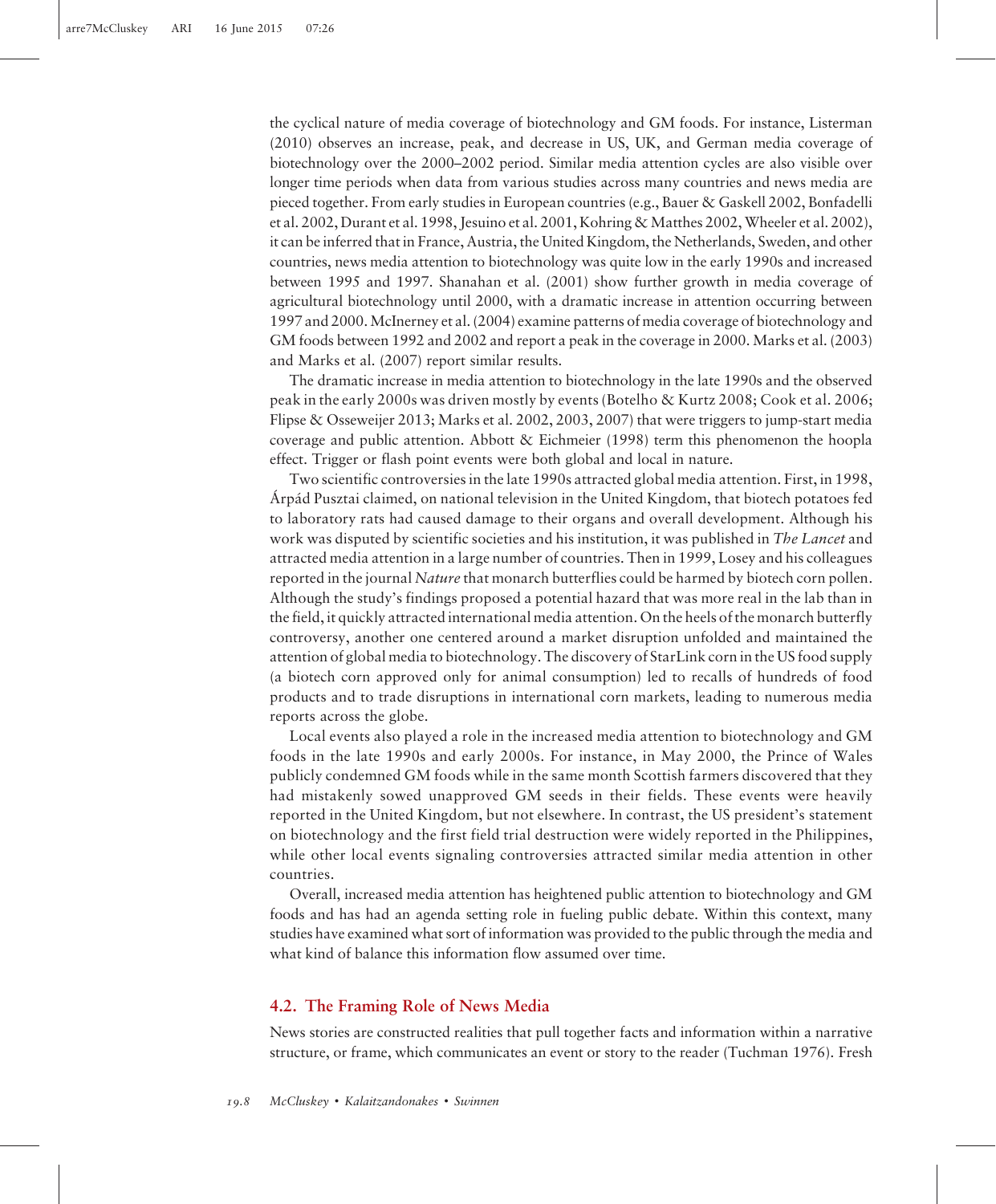information about new food technologies, especially in fast-changing scientific fields like biotechnology, is ongoing and continuously shapes the balance of risks and rewards of such technologies. There is extensive research on how reporters have interpreted and narrated such information, that is, how they have framed the public debate. The definition of a frame tends to vary from one study to another, depending on the research interest. Pan & Kosicki (1993) explain that frame analysis in news media text must be operationalized not only through examination of syntactic and script structures, but also through the media's themes and rhetoric. Empirically detecting specific frames and objectively measuring the messages that such frames communicate are not straightforward, however.

Story frames might include cognitive elements, which convey specific information about certain aspects of the technology, or affective elements, which carry a positive or negative tone in the overall representation of the technology. Entman (1991) suggests that story frames can be detected in practice by probing for particular words and visual images that consistently appear in the narrative. Researchers have therefore surveyed news media articles for the presence of both affective and cognitive elements through textual or content analysis—a systematic method for analyzing and quantifying message content and message handling in news stories (Budd et al. 1967). For instance, Gaskell & Bauer (2001), Marks et al. (2007), and others have looked for frames consistent with certain alleged risks or benefits by using content analysis of news media articles.

Researchers have also been interested in general frames as well as issue-specific frames used in the news media coverage of biotechnology and GM foods. For instance, Augoustinos et al. (2010) analyze newspaper articles published in the United Kingdom, with an interest on how media, in general, framed the position of major stakeholders in the national debate on GM foods: the British public, the British government, and biotechnology companies. The authors find that a pervasive representation of the British public as uniformly opposed to GM foods served rhetorically to position the British government as undemocratic and beholden to industry. In contrast, Veltri & Suerdem (2013) examine news media framing of biotechnology and GM foods in Turkey in relation to the introduction of the national biosafety law in 2010. Within this issue-specific context, the authors find that some media outlets framed their discussion on biotechnology by emphasizing political controversies, although this discussion was ideologically nuanced. For example, some Islamist and extreme nationalist outlets characterized the issue as a conspiracy by Jewish multinational companies for world domination, whereas left-leaning outlets characterized the law as a product of capitalist development with potential future hazards. Other news media framed biotechnology and the introduction of the biosafety law as a technical issue that should be placed under government supervision.

Despite the variety of the frames selected by researchers or the words and syntactic features of the articles examined, most published studies have ultimately assessed the overall tone and balance of news media coverage on biotechnology and GM foods. In this context, a number of researchers have concluded that reporters across the globe have consistently drawn parallels between agricultural biotechnology and other known food hazards (e.g., mad cow disease and dioxins) and have continued to raise the possibility of unknown long-term health effects—essentially framing biotechnology as a food safety risk. Similarly, a number of studies have established that reporters have emphasized potential environmental and social risks over benefits.

For instance, Hagedorn & Allender-Hagedorn (1997) examine media coverage of agricultural biotechnology (microbes, modified plants, animals, and foods) from 1987 to 1994. They find that the popular press focused mostly on social risks associated with biotechnology: health and ethical issues, the labeling of biotech foods, and public safety and regulatory input.

Bonfadelli et al. (2002) measure the balance of risks and benefits in Swiss media reporting from 1997 to 1999. They find that 25% of articles on biotechnology and GM foods reported only risks,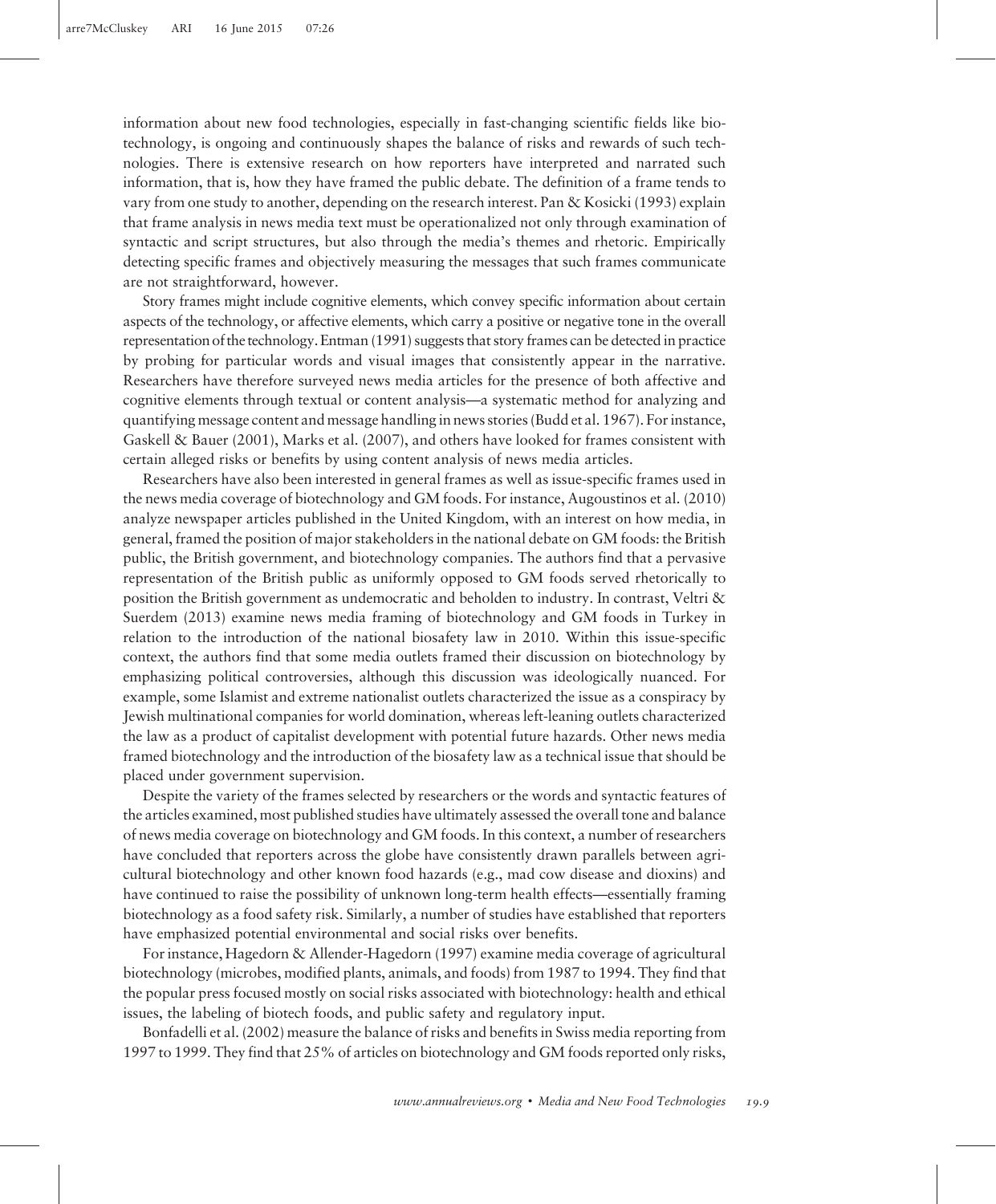25% covered risks and benefits, 21% focused only on benefits, and 29% mentioned neither risks nor benefits. The authors then conclude that the overall tone of media coverage was slightly negative. Similarly, Marks et al. (2002, 2003) examine media frames of GM crops in US and UK newspapers, finding that environmental risks (e.g., irreversible transgenes) were emphasized over environmental benefits (e.g., reduced pesticide use and associated benefits from land savings).

Lewison (2007) examines the risk frames used by 14 news media in six countries (Canada, France, Germany, Spain, the United Kingdom, and the United States) between 2002 and 2004. The author finds that environmental, financial, health, and political risks (listed in order of magnitude) were broadly covered in the media narratives and concludes that UK news media tended to be the most "scary," whereas Spanish media were the most "robust."

Media coverage of biotechnology and GM foods has not been uniformly negative, however. For instance, Navarro et al. (2011) report that biotechnology media coverage in the Philippines over the 2000–2009 period was generally positive and that, although the coverage was marked by occasional peaks brought about by local controversial events that triggered attention, the volume of coverage remained low and reporting balanced. Still, such findings have become exceptional in recent years.

#### 4.3. Changes in the Frames Used over Time

Whereas recent studies describe a predominantly negative media view of agricultural biotechnology and GM foods across most countries, earlier analyses indicate that news media coverage was more positive in the 1980s and the early 1990s and became more negative during the late 1990s and 2000s (Abbott & Lucht 2000; Bauer & Gaskell 2002; Besley & Shanahan 2005; Bonfadelli et al. 2002; Gaskell & Bauer 2001; Marks et al. 2002, 2003; Ten Eyck & Williment 2003). Hence, as with the frequency of reporting, the narrative has been cyclical in nature. This result is not surprising, however. Because both the volume of articles and the frames used for biotechnology and GM foods have been driven by media attention to the same controversial events, they should be expected to coevolve and to demonstrate similar cyclical patters. More than anything, these cyclical effects emphasize what a large number of studies have demonstrated: News media have limited their communication on biotechnology and GM foods mostly to controversies and have frequently chosen words and images to emphasize potential risks over benefits. In deciding which issues to emphasize and which to ignore or which arguments to publish and how to frame them, news media in many parts of the world have shed an increasingly negative light on this new food technology.

# 5. IMPACTS OF MEDIA COVERAGE ON PUBLIC PERCEPTIONS AND CONSUMER DEMAND

### 5.1. Heterogeneity and Bidirectional Impacts

Citizens may anticipate that information from media may be biased or framed. They can take this possibility into account in evaluating the information. There is evidence from media impact studies on political behavior that voters adjust their media (information) consumption to the expected bias in the information provision and discount the information that is provided by different media sources (Chiang & Knight 2011, Durante & Knight 2012, Gentzkow & Kamenica 2011). Yet some behavioral studies suggest that, even when audiences know that the media sources are biased, they insufficiently discount the information and do not fully take into account the bias. Exposure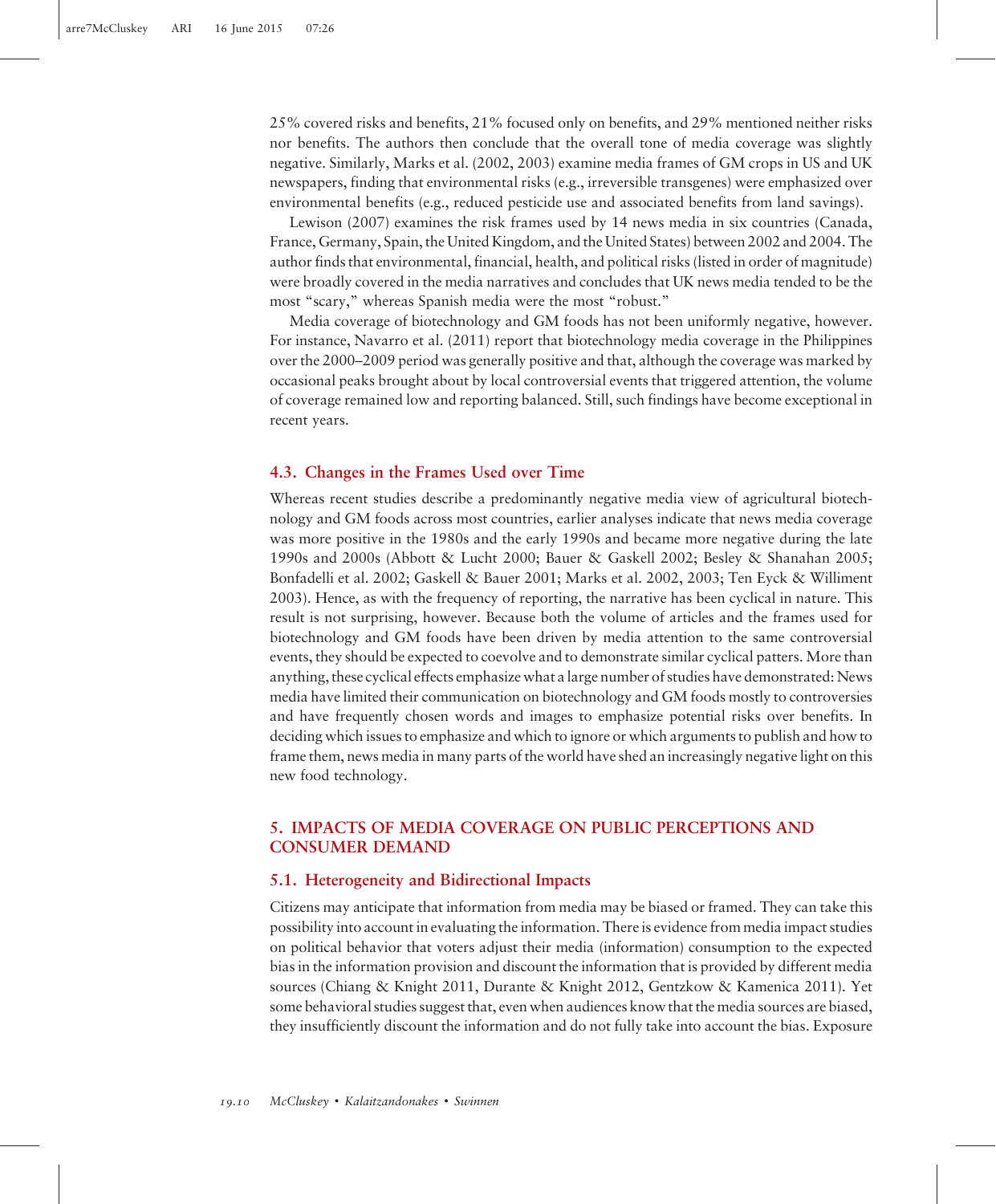to media can thus systematically alter beliefs and consumer behavior (Della Vigna & Gentzkow 2010).

However, the impact is likely heterogeneous. Both social and individual factors amplify or dampen perceptions of risk (Flynn et al. 1998, Koné & Mullet 1994). Gender and education are consistent demographic predictors of perceived food risk; the natures of the perceived threat, trust, communication sources and channels, and health and environmental concerns are the most relevant nondemographic predictors (Ellis et al. 2009).

The decision about how much information to process depends on consumers' ex ante risk perceptions. Van Ravenswaay & Hoehn (1991), in one of the first surveys on consumer perceptions of health risks in food, conclude that most consumers acknowledge the existence of food risks but that most consumers perceive the risk to be quite small. Slovic (1987) suggests that risk is influenced by two major factors: dread risk and unknown risk. Dread risks are those judged as uncontrollable and involuntary, potentially impacting large numbers of people with consequences that are potentially catastrophic. New food technologies typically rate highly on unknown risks. Thus, variations in levels of knowledge across consumers may influence their risk perceptions.

The nature of information matters as well. As we discuss above, consumers may give greater weight to negative information than to positive information (McCluskey & Swinnen 2004). Siegrist & Cvetkovich (2001) conducted experiments and find that people place greater trust in research results indicating health risks and that the confidence in the results increases with an increasing indication of health risks. $<sup>1</sup>$ </sup>

Some criticize these studies, warning about possible confusion between pure negativity bias and confirmatory bias in exploring the impact of new information and media reports on citizens' perception. Prior beliefs may play an important role in selecting and processing the information provided by media. Poortinga & Pidgeon (2004) performed an experiment focusing on the perception of British people toward GM food and find that confirmatory bias was strong, as people with clear positive or negative beliefs interpreted the same events in line with their existing attitude position. Frewer et al. (1999) also determine that one's initial attitude toward genetic engineering is the most important determinant of attitudes after information provision. These attitudes remain fairly stable even after persuasive arguments regarding the technology are provided. In fact, initial attitudes also affect perceptions of informational quality: Respondents with a more negative view are likely to perceive positive information about the technology as less accurate and informative and are more biased than those who hold more positive views. However, after this confirmatory bias is controlled for, negativity bias still plays a role: Negative items still have greater impacts than do positive items.

The source of information may matter as well for risk perceptions, although there is some dispute about the importance of this factor. Some studies find that source credibility plays a key role in determining the impact of a message on public opinion (Renn 2005). However, others find that source credibility appears to have a limited impact and that it is far less important than initial attitude as a determinant of individual reactions to incoming information. Kumkale et al. (2010) show through a meta-analysis that the credibility of the source matters mostly for attitudeformation conditions, whereas its impact in attitude-change conditions is lower. In contrast, recent

<sup>&</sup>lt;sup>1</sup>The authors suggest three possible explanations: diagnosticity (i.e., negative information may be given greater weight because it is more diagnostic than positive information), loss aversion (i.e., for most people avoiding losses is more important), and credibility (i.e., negative information may be more credible than positive information because positive information can be self-serving, whereas negative information often lacks this quality).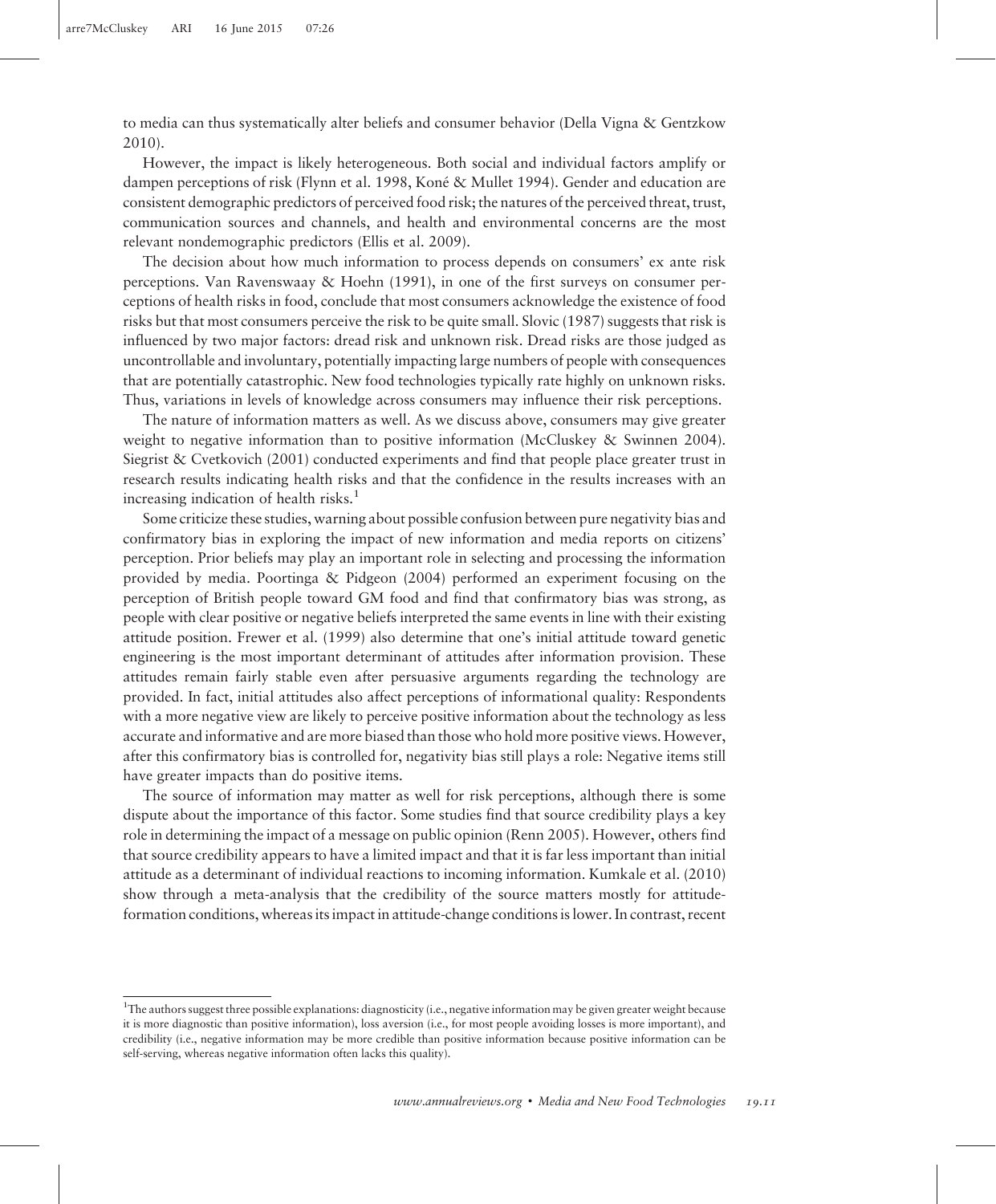studies show that Internet users pay little or no attention to source credibility when seeking out health information on the web (Bates et al. 2006, Benotsch et al. 2004, Eysenbach & Köhler 2002).

Hence, the impact of bias in media reporting on consumer attitudes may be substantial under some conditions but also bidirectional and complex. Consumer personal preferences and beliefs affect media reporting strategies to convince these consumers to buy informational products. In turn, consumer perceptions, attitudes, and behaviors may be affected by media reports. In the rest of this section, we review key insights from specific studies on food technologies: first studies on perceptions and then studies on behavior and regulation.

#### 5.2. Impact on Perceptions

Whatever the underlying causes or cognitive processes, there is some empirical evidence that broad and often negative media coverage of new food technologies has raised public awareness and has influenced public perceptions. This is especially the case for biotechnology and GM foods (e.g., Bauer 2005a,b; Bauer & Gaskell 2002; Durant et al. 1998; Marks et al. 2007).

In one of the most data-rich studies, Bauer (2005b) examines the impact of news media coverage on public perceptions of biotechnology across 12 European countries (Austria, Denmark, Finland, France, Germany, Greece, Italy, the Netherlands, Portugal, Sweden, Switzerland, and the United Kingdom). Using a longitudinal design, the author examines changes in public attitudes toward medical and agricultural biotechnology recorded through large surveys carried out across all 12 countries from 1996 to 1999 in the presence of sharp increases in media coverage and a progressively negative narrative. Bauer (2005b) concludes that media coverage and public perceptions about biotechnology converged over time and that such convergence was apparent among readers of news media but was not present among nonreaders.

Cook et al. (2006) evaluate, in an even more direct way, the mechanism by which public attitudes could be shaped by news media stories about GM foods in the United Kingdom. Using focus groups, the authors show that participants, who were largely unaware of the ongoing public debate, formed views on biotechnology on the basis of the narratives of the articles they were given to read. References to entities such as Monsanto acted as framing devices. Participants also made explicit some of the obscured cultural associations in newspaper articles, linking GM foods to historical narratives about power relations and the trustworthiness of institutions.

Vilella-Vila & Costa-Font (2008) examine whether news media coverage and reporting influenced public attitudes toward GM foods in Spain and in the United Kingdom for the period 1999 to 2004. Their analysis indicates that press coverage in the United Kingdom focused on risks for and potential hazards to public health, essentially framing GM foods as a highly controversial issue. The authors also find that differences in media reporting along with attitudes toward journalism correlated with attitudes to and risk perception of GM food in the two countries. Marques et al. (2015) also examine how the amount and tone of media coverage might have influenced public attitudes in Australia over a 10-year period, and they report that Australians were less positive toward GM animals compared with GM plants for food, especially in years when media coverage of biotechnology was high.

Kasperson et al. (1988) describe a mechanism by which broad and negative media coverage of biotechnology and other new food technologies can create negative public perceptions and attitudes. The authors propose that news media can act as so-called amplification stations by focusing on potential risks. In turn, the amplified risk can lead to behavioral responses that cause secondary impacts and ripple effects. In this context, minor risks, as assessed by technical experts, may elicit strong public concerns and responses. Kasperson et al. term this mechanism risk amplification. Frewer et al. (2002) provide empirical support for risk amplification in the context of media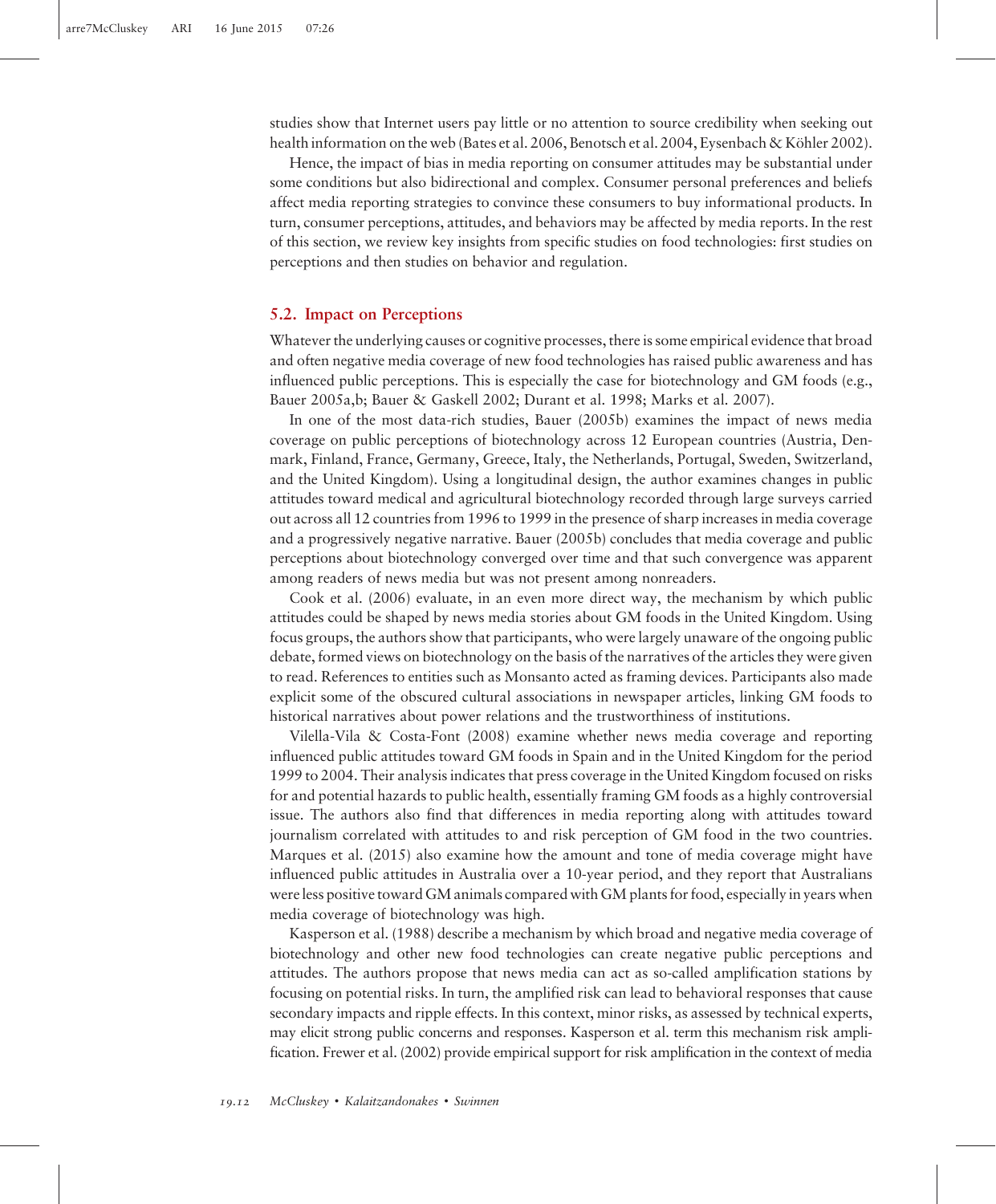coverage of GM foods in the United Kingdom. By collecting attitude data before, during, and after an increase in reporting of potential risks of GM foods in the United Kingdom in the spring of 1999, Frewer et al. demonstrate that people's risk perceptions increased and decreased in line with media coverage and the narrative of the time. Public perceptions of benefits from GM foods, however, appeared to be permanently depressed from negative news media reporting.

#### 5.3. Impact on Behavior and Regulation

Although the impact of media coverage of biotechnology on public perceptions is well established, whether changes in perceptions translate into changes in consumer behavior is not clear. There is only limited evidence from analysis of media coverage of new food technologies. There is, however, more evidence from the media coverage of food scares. The evidence in this regard suggests that short-run consumer reactions are strong but that the long-run effects are minor. The most important long-run effects are indirect, e.g., by inducing changes in public regulation.

The short-term impacts of media coverage of food scares on consumer demand can be significant. A prime example is the coverage of bovine spongiform encephalopathy (BSE). The discovery of BSE was broadly covered in mass media, and such coverage had a significantly negative effect on consumer demand for beef. Verbeke & Ward (2001) find that there was considerable misperception by consumers, lack of knowledge, and bias between perception and scientificindicator criteria related to the health and safety characteristics of meat. Television coverage on meat safety had a negative effect on the demand for red meat after the BSE outbreak (Verbeke et al. 2000). Younger people were the most susceptible to such negative media coverage.

However, in the longer run, consumption and sales typically recover after a food scare (Piggott & Marsh 2004). Studies find that there is little or no long-term demand response to food safety concerns (Henneberry et al. 1999). An example is the 1993 Escherichia coli outbreak in the Jack in the Box restaurant chain, during which 144 people were hospitalized and 3 died. Jack in the Box almost went out of business in the wake of the event, but after 2 years sales recovered to their pre– food scare levels (Entine 1999).

The limited empirical evidence available on the impacts of media coverage of biotechnology and GM foods seems to be consistent with the above findings. Kalaitzandonakes et al. (2004) examine consumer response to two kinds of biotech media coverage environments. In the first environment, media coverage of biotechnology and GM foods was substantial and sustained over a 5-year period. The tone of generally negative reporting frequently raised the possibility of health risks. In this environment, Dutch consumers could choose between food products that were labeled as containing GM ingredients and unlabeled food products containing only conventional ingredients. Under these circumstances, the authors find that consumers did not respond to the media coverage and did not change their purchasing patterns for the duration of the analysis. In the second environment, media coverage was acute but was brief, negative, and focused almost exclusively on potential food safety risks related to the unauthorized presence of StarLink corn and food product recalls in the US market. In this environment, consumer demand for identified products was affected by the media coverage, but the overall consumer response was limited.

Indeed, the most significant long-term effect of mass media is likely through their impact on public policy. One mechanism is the agenda setting effect of the media, which has sometimes been referred to as the CNN factor (Hawkins 2002). It refers to the process by which the media influence policy by invoking responses in their audiences through concentrated and emotionally based coverage, which in turn applies pressure to governments to react. Similarly, the absence of media coverage reduces priority in agenda setting. Robinson (2001) suggests that the media can be a powerful source in leading policy makers, especially when there is great uncertainty or limited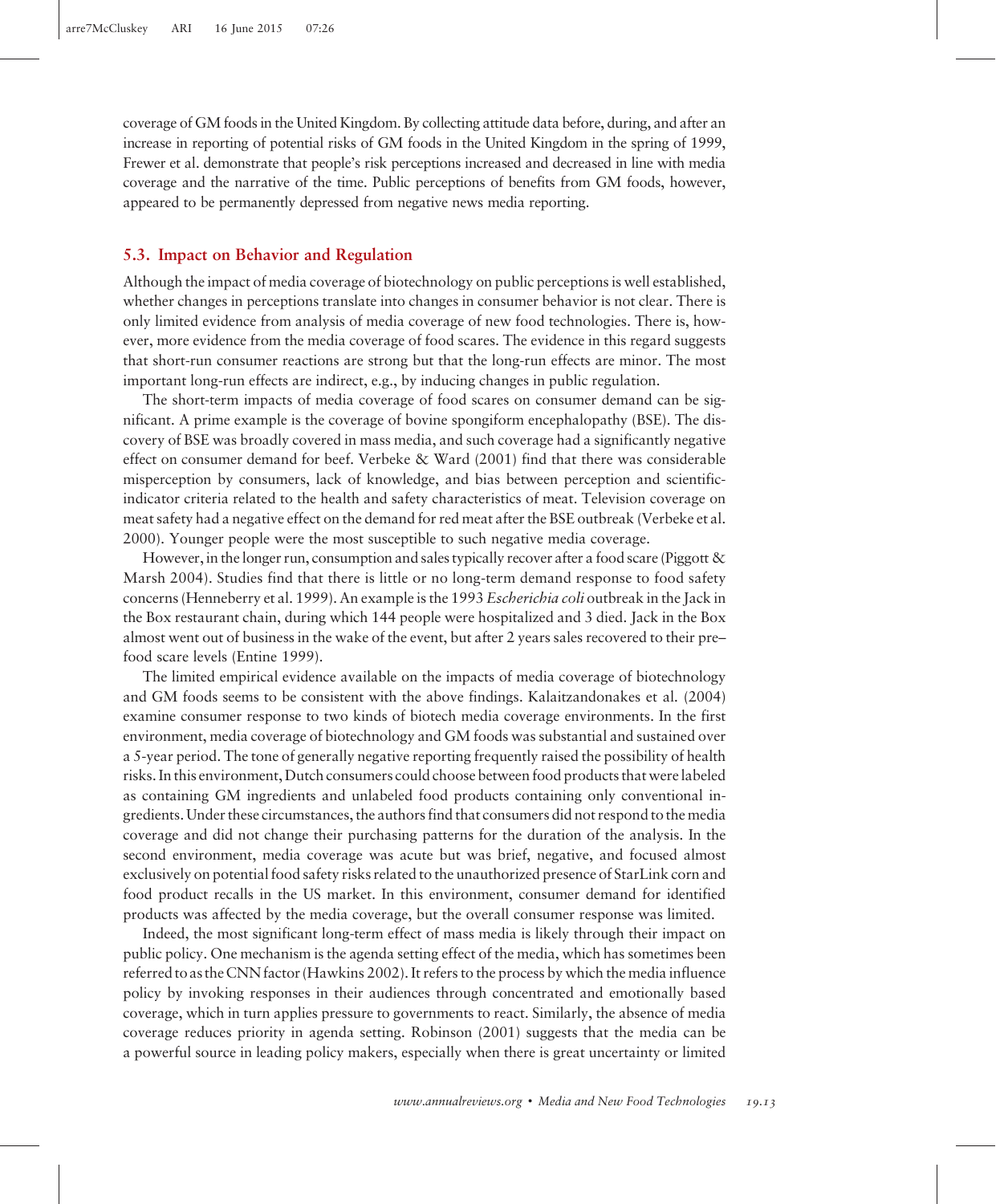information. For example, following the media frenzy surrounding the Jack in the Box E. coli outbreak in 1993, President Clinton called congressional hearings regarding the safety of the food supply. The US Food and Drug Administration raised the recommended internal temperature of cooked hamburgers to 155F. Ordering a hamburger cooked less than "medium" at US restaurants is now difficult.

More closely related to the issue of food technologies is the change in the use of the precautionary principle in regulation in the European Union and the United States. The precautionary principle is now used as a major regulatory principle in food regulation, in particular for GM food, in the European Union. However, historically, the precautionary principle was used much more in the United States from the 1960s through the mid-1980s (Vogel 2003). Several European food scares in the 1990s, heavily publicized in the mass media, changed this trend. Such events pushed politicians to introduce a series of new regulations and caused consumers to be much more concerned about food safety issues. Although ex post studies showed that several of these food safety problems turned out to be exaggerated, the massive press coverage induced strong political reactions, leading to regulations and shifts in consumer preferences that are having long-lasting effects on European food risk perceptions and on the regulation of the entire food system. Yet the induced change in policy had major implications for consumer behavior in a dynamic perspective, as it influenced the use of food technologies in the long run in the United States versus the European Union (Swinnen & Vandemoortele 2010, Swinnen et al. 2012).

A fascinating case on the turnaround of public opinion in a highly mediatized public debate is Zilberman et al.'s (2014) analysis of California's Proposition 37, which would have instituted mandatory labeling on food containing GM ingredients. The debate was widely covered by many media outlets, including newspapers, television, social media, and editorial blogs. Celebrity food author Michael Pollan wrote an opposition piece for The New York Times Magazine (Pollan 2012). Proponents, who spent approximately \$8.7 million, made the arguments that consumers had a right to know whether their food contained GM ingredients and that GMOs did not provide real benefits and may introduce unknown risks. Opponents, who spent \$45.6 million, made the case that the debate should be between mandatory labeling and voluntary labeling and that mandatory GM labeling would increase food prices for all. With voluntary labeling, consumers who are indifferent about GM will not have to pay for information they do not value. Zilberman et al. (2014) document how, after high initial support, the measure was narrowly defeated as support declined with extensive media coverage and opponents' advertisements of new economic studies showing that mandatory GM labeling could cause economic losses for California.<sup>2</sup>

# 6. CONCLUSIONS AND FUTURE RESEARCH

A conclusion from our review is that the interactions between mass media, public perceptions of new food technologies, and consumer behavior are bidirectional and complex. Consumers' preferences and beliefs, and consumers' disproportionate interest in negative news, affect media reporting strategies to attract these consumers to buy certain products. Media market conditions, competition, and other supply side factors may also augment the biased coverage of new food technologies by mass media. In turn, citizens who receive information from the media anticipate

<sup>2</sup> Opinion polls showed a rise in opposition from 22% to 51% and a decline in support from 65% to 39% in the final month of the campaign (Zilberman et al. 2014).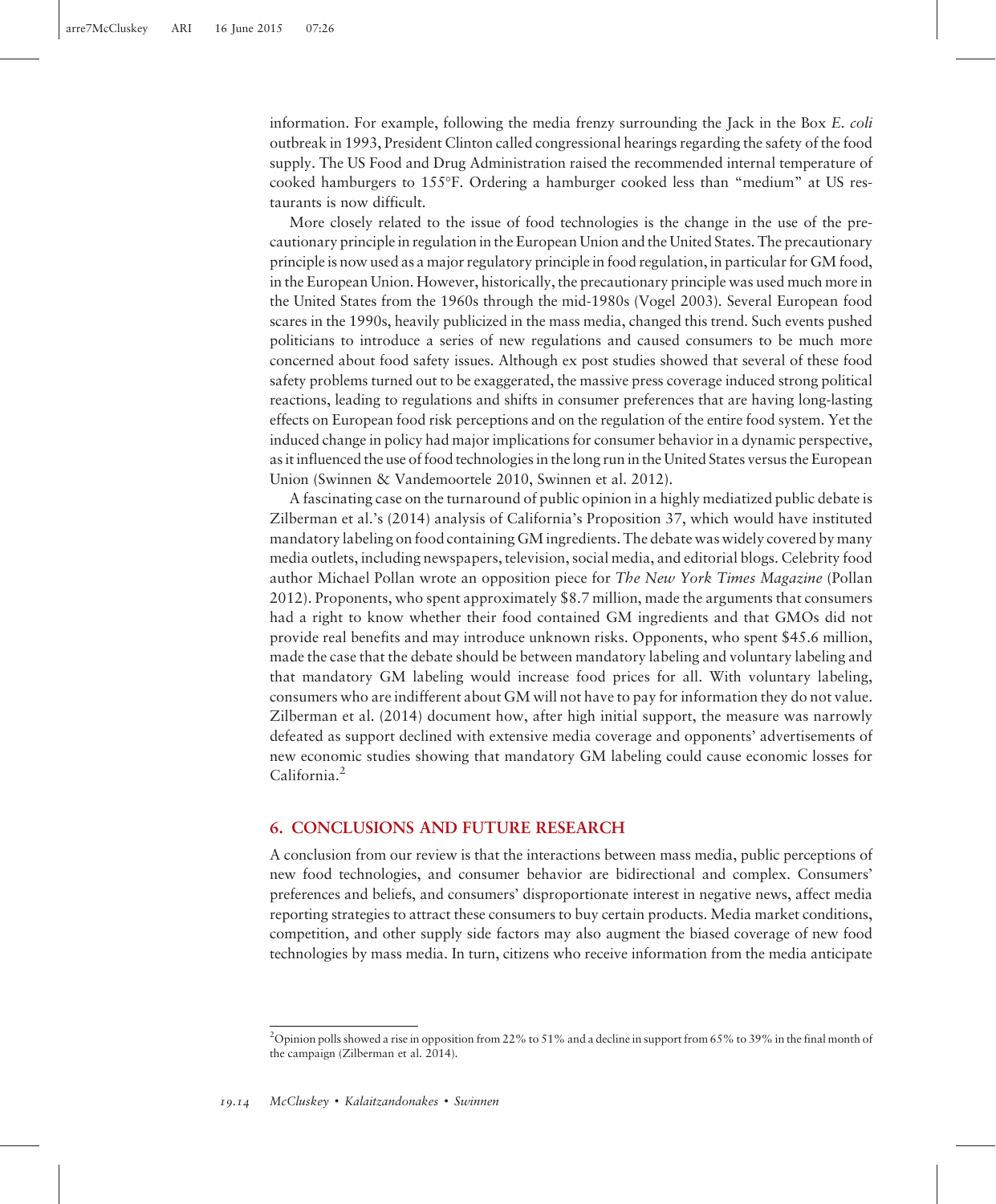that this information from media sources may be biased. Yet citizens only partially discount this bias, so there is real influence.

News coverage tends to be concentrated around events that are often controversial in nature. The volume and the tone of the coverage tend to be affected by such events with significant agenda setting and framing effects. The impact of such agenda setting and framing effects on public perceptions may be durable, as the effects on consumption appear to be important in the short run, even if they are more limited in the long run. The same underlying demand and supply conditions that lead early on to an intensification of media attention also lead to a rapid decline in attention afterward. The most important long-term effects of media attention seem to be indirect via media influence on changes in public policy.

There are implications for risk communication, education, and management. First, the public's initial beliefs affect its overall risk perceptions and how consumers process new information provided by the mass media (or other sources). Therefore, it is important to enhance consumer understanding of the benefits and objective risks associated with new agricultural and food technologies through proactive education and early information to establish a strong framework for people to assess risk when certain events occur. Preemptive risk communication and development of institutions that are responsive to problems can mitigate the negative long-term consequences. Second, firms, scientists, and governments should be prepared to provide information when crises occur. The media will report on the issues either way. If firms, scientists, and government officials are not ready to put events and facts into perspective, the media will draw on whatever "expert" they can find.

Finally, this field is an exciting area for further research because progress can be made on various fronts. The emergence of improved research methodologies (such as improved understanding of laboratory and field experiments) and new media technologies (such as web-based media applications; social media; and, especially, much better, digitalized, and personalized media databases and consumer databases, such as databases that include retail scanner data, and store loyalty cards) should allow for greater quality and variety of research in this field.

The availability of data on the use of content created on social media platforms creates new opportunities to understand media content demand and impact. For example, Smith & Wooten (2014) analyze a billion tweets and find that the popularity of a political pundit hinges more on whether she is confident than on whether she is correct. Blogs and social media represent a change in the way people receive information. McKenzie & Ozler (2014) find evidence that a blog can increase knowledge of the topics it covers for the average, but not the marginal, reader. Researchers should also consider the influence of charismatic authors and journalists and the impacts of blogs and other newer forms of media on acceptance of new technologies. This was a factor in the Proposition 37 policy debate over mandatory GM labeling.

There is also room for enhanced insights from more interdisciplinary research on consumers and media choice and the factors that affect such choice. Future directions could include insights from sensory sciences about the factors affecting taste and perceptions and how experience affects perceptions of technology and the product. Psychology could be integrated into studies to understand how values, social norms, identity, and personality affect choices of food made with new technology. We expect research to increasingly draw upon findings of behavioral economics to learn more about the interaction of media and consumer choice.

# DISCLOSURE STATEMENT

The authors are not aware of any affiliations, memberships, funding, or financial holdings that might be perceived as affecting the objectivity of this review.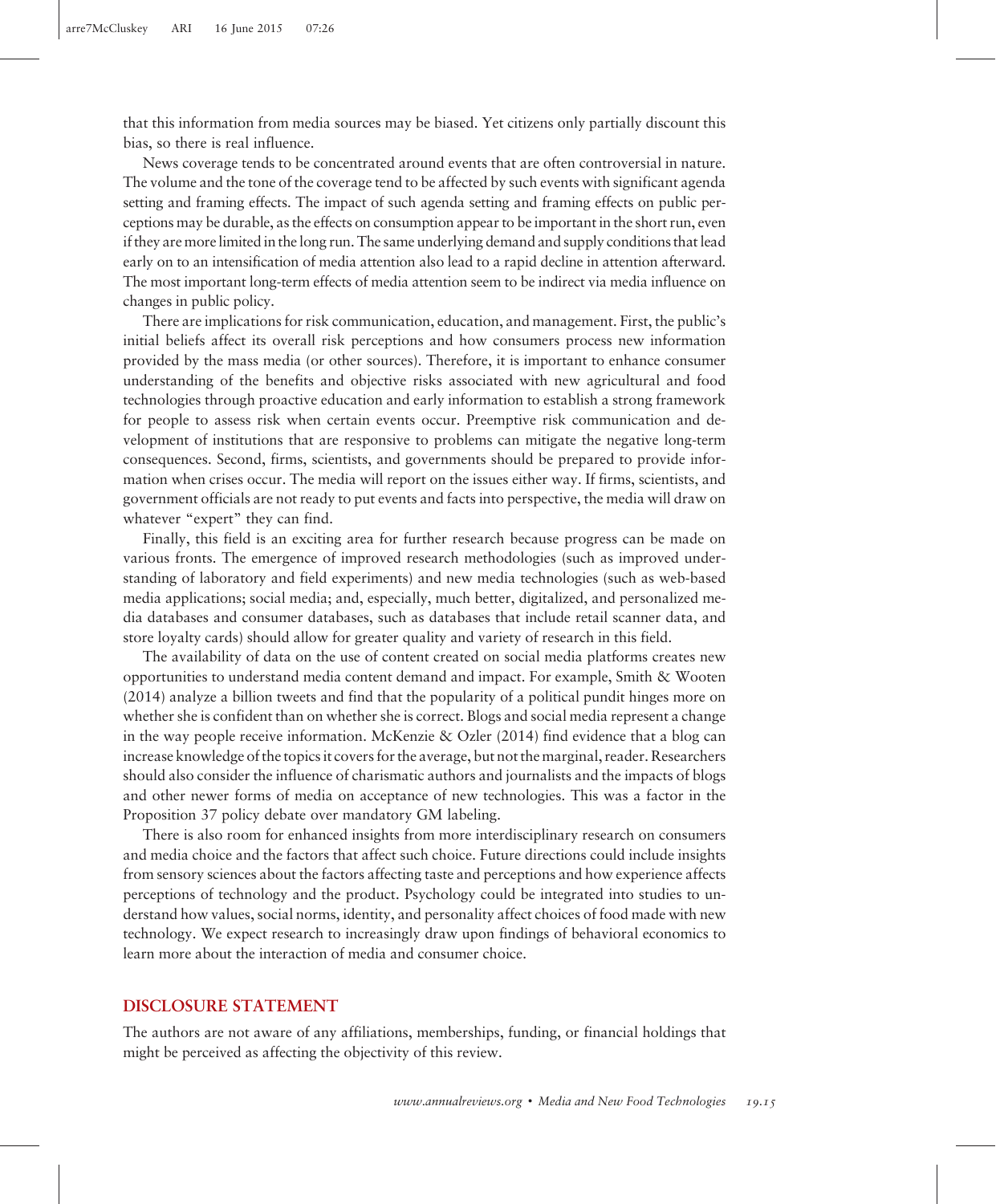#### LITERATURE CITED

- Abbott E, Eichmeier A. 1998. The hoopla effect: toward a theory of regular patterns of mass media coverage of innovations. In Proc. Annu. Meet. Assoc. Educ. J. Mass Commun., 81st, Baltimore, Aug. 5–8
- Abbott E, Lucht T. 2000. How triggering events affect mass media coverage and source use concerning genetically modified organisms (GMOs) in Britain and the United States. Presented at Agric. Commun. Educ. Congr., Washington, DC, July 25
- Alterman E. 2008. What Liberal Media? The Truth About Bias and the News. New York: Basic
- Anand B, Di Tella R, Galetovic A. 2007. Information or opinion? Media bias as product differentiation. J. Econ. Manag. Strategy 163:635–82
- Annunziata A, Vecchio R. 2011. Factors affecting Italian consumer attitudes toward functional foods. AgBioForum 14(1):20–32
- Augoustinos M, Crabb S, Shepherd R. 2010. Genetically modified food in the news: media representations of the GM debate in the UK. Public Underst. Sci. 19(1):98–114
- Bagdikian BH. 1992. The Media Monopoly. Boston: Beacon. 4th ed.
- Baron DP. 2005. Competing for the public through the news media. J. Econ. Manag. Strategy 142:339–76 Baron DP. 2006. Persistent media bias. J. Public Econ. 90:1–36
- Barros PP, Kind HJ, Nilssen T, Sørgard L. 2004. Media competition on the Internet. Top. Econ. Anal. Policy 41:32
- Bates BR, Romina S, Ahmed R, Hopson D. 2006. The effect of source credibility on consumers' perceptions of the quality of health information on the Internet. Inform. Health Soc. Care 31(1):45-52
- Bauer MW. 2005a. Distinguishing red and green biotechnology: cultivation effects of the elite press. Int. J. Public Opin. Res. 17(1):63–89
- Bauer MW. 2005b. Public perceptions and mass media in the biotechnology controversy. Int. J. Public Opin. Res. 17(1):5–22
- Bauer MW, Gaskell G, ed. 2002. Biotechnology: The Making of a Global Controversy. Cambridge, UK: Cambridge Univ. Press
- Benotsch EG, Kalichman S, Weinhardt LS. 2004. HIV-AIDS patients' evaluation of health information on the Internet: the digital divide and vulnerability to fraudulent claims. J. Consult. Clin. Psychol. 72(6):1004–11
- Besley JC, Shanahan J. 2005. Media attention and exposure in relation to support for agricultural biotechnology. Sci. Commun. 26(4):347–67
- Boholm A. 1998. Comparative studies of risk perception: a review of twenty years of research. J. Risk Res. 1(2):135–63
- Bonfadelli H, Dahinden U, Leonarz M. 2002. Biotechnology in Switzerland: high on the public agenda, but only moderate support. Public Underst. Sci. 11(2):113–30
- Botelho D, Kurtz H. 2008. The introduction of genetically modified food in the United States and the United Kingdom: a news analysis. Soc. Sci. J. 45(1):13–27
- Bovitz J, Druckman N, Lupia A. 2002. When can a news organization lead public opinion? Ideology versus market forces in decisions to make news. Public Choice 113:127-55
- Budd RW, Thorp RK, Donohew L. 1967. Content Analysis of Communications. New York: Macmillan
- Canoy M, Nahuis R. 2005. Public service broadcasting and the quality of news on commercial channels: substitutes or complements? Work. Pap., CPB Neth. Bur. Econ. Policy Anal./Utrecht Sch. Econ.
- Carver RB, Rødland EA, Breivik J. 2013. Quantitative frame analysis of how the gene concept is presented in tabloid and elite newspapers. Sci. Commun. 35(4):449–75
- Chiang CF, Knight B. 2011. Media bias and influence: evidence from newspaper endorsements. Rev. Econ. Stud. 78(3):795–820
- Cohen B. 1963. The Press and Foreign Policy. Princeton, NJ: Princeton Univ. Press
- Cook G, Robbins PT, Pieri E. 2006. Words of mass destruction: British newspaper coverage of the genetically modified food debate, expert and non-expert reactions. Public Underst. Sci. 15(1):5–29
- Cox DN, Evans G, Lease HJ. 2008. Australian consumers' preferences for conventional and novel sources of long chain omega-3 fatty acids: a conjoint study. Food Qual. Prefer. 19:306-14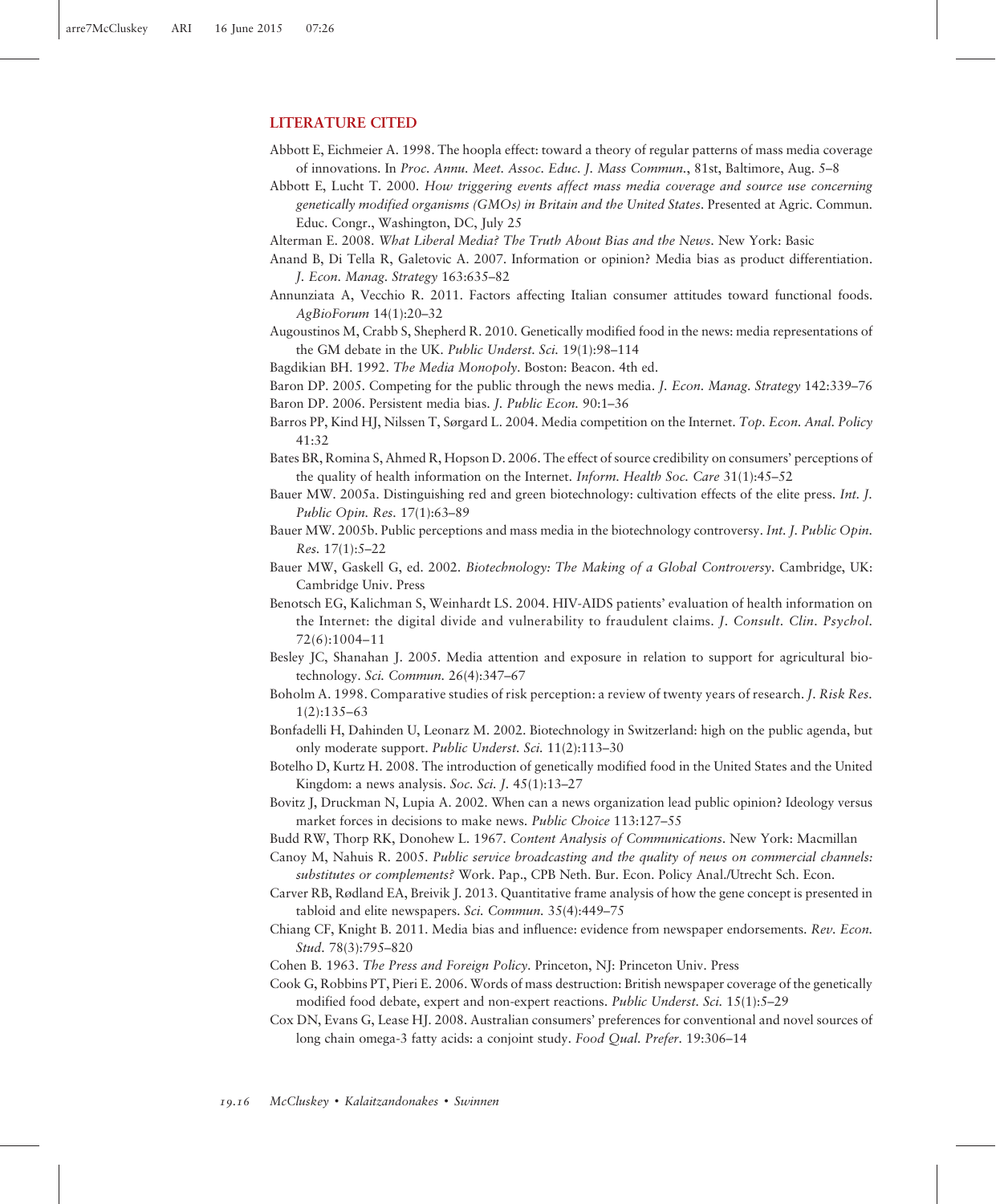- Curtis KR, McCluskey JJ, Swinnen JFM. 2008. Differences in global risk perceptions of biotechnology and the political economy of the media. Int. J. Glob. Environ. Issues 8(1–2):77–89
- DellaVigna S, Gentzkow M. 2010. Persuasion: empirical evidence. Annu. Rev. Econ. 2(1):643–69

Downs A. 1972. Up and down with ecology—the 'issue-attention cycle.' Public Interes. 28:38–50

- Durant J, Bauer MW, Gaskell G. 1998. Biotechnology in the Public Sphere: A European Source Book. London: Sci. Mus.
- Durante R, Knight B. 2012. Partisan control, media bias, and viewer responses: evidence from Berlusconi's Italy. J. Eur. Econ. Assoc. 10(3):451–81
- Dyck A, Zingales L. 2002. The corporate governance role of the media. In The Right to Tell: The Role of Mass Media in Economic Development, ed. R Islam, pp. 107–40. Washington, DC: World Bank
- Ellis BJ, Figueredo AJ, Brumbach BH, Schlomer GL. 2009. Fundamental dimensions of environmental risk. Hum. Nat. 20(2):204–68
- Entine J. 1999. The ethical edge: how "Jack" turned crisis into opportunity. Bus. Dig. [http://www.jonentine.](http://www.jonentine.com/ethical_corporation/jack_crisis.htm) [com/ethical\\_corporation/jack\\_crisis.htm](http://www.jonentine.com/ethical_corporation/jack_crisis.htm)
- Entman RM. 1991. Framing United-States coverage of international news—contrasts in narratives of the KAL and Iran Air incidents. J. Commun. 41(4):6–27
- Eysenbach G, Köhler C. 2002. How do consumers search for and appraise health information on the world wide web? Qualitative study using focus groups, usability tests, and in-depth interviews. BMJ 324(7337):573–77
- Flipse SM, Osseweijer P. 2013. Media attention to GM food cases: an innovation perspective. Public Underst. Sci. 22(2):185–202

Flynn J, Peters E, Mertz CK, Slovic P. 1998. Risk media and stigma at Rocky Flats. Risk Anal. 18(6):715–27

Frewer LJ, Howard C, Hedderley D, Shepherd E. 1999. Reactions to information about genetic engineering: impact of source characteristics, perceived personal relevance and persuasiveness. Public Underst. Sci. 8:35–50

- Frewer LJ, Miles S, Marsh R. 2002. The media and genetically modified foods: evidence in support of social amplification of risk. Risk Anal. 22(4):701–11
- Gabszewicz JJ, Laussel D, Sonnac N. 2001. Press advertising and the ascent of the pensée unique? Eur. Econ. Rev. 45:645–51
- Gabszewicz JJ, Laussel D, Sonnac N. 2004. Programming and advertising competition in the broadcasting industry. J. Econ. Manag. Strategy 134:657–69
- Gal-Or E, Dukes A. 2003. Minimum differentiation in commercial media markets. J. Econ. Manag. Strategy 123:291–325
- Gaskell G, Bauer MW, ed. 2001. Biotechnology 1996–2000: The Years of Controversy. London: Sci. Mus.

Gentzkow M, Kamenica E. 2011. Competition in persuasion. NBER Work. Pap. 17436

Gentzkow M, Shapiro J. 2006. Media bias and reputation. *J. Polit. Econ.* 114(2):280–316

- GentzkowM, Shapiro J. 2008a. Competition and truth in the market for news.J. Econ. Perspect. 22(2):133–54
- Gentzkow M, Shapiro J. 2008b. Preschool television viewing and adolescent test scores. Historical evidence from the Coleman study. Q. J. Econ. 123(1):279–323
- Gentzkow M, Shapiro J. 2010. What drives media slant? Evidence from US daily newspapers. Econometrica 78(1):35–71
- George LM, Waldfogel J. 2006. The New York Times and the market for local newspapers. Am. Econ. Rev. 102:435–47

Groseclose T, Milyo J. 2005. A measure of media bias. Q. J. Econ. 120(4):1191–237

- Hagedorn C, Allender-Hagedorn S. 1997. Issues in agricultural and environmental biotechnology: identifying and comparing biotechnology issues from public opinion surveys, the popular press and technical/ regulatory sources. Public Underst. Sci. 6(3):233–45
- Hawkins V. 2002. The other side of the CNN factor: the media and conflict. J. Stud. 3(2):225–40
- Heiman A, Zilberman D. 2011. The effects of framing on consumers' choice of GM foods. AgBioForum  $13(3):9$
- Henneberry SR, Piewthongngam K, Qiang H. 1999. Consumer food safety concerns and fresh produce consumption. J. Agric. Resour. Econ. 24(1):98–113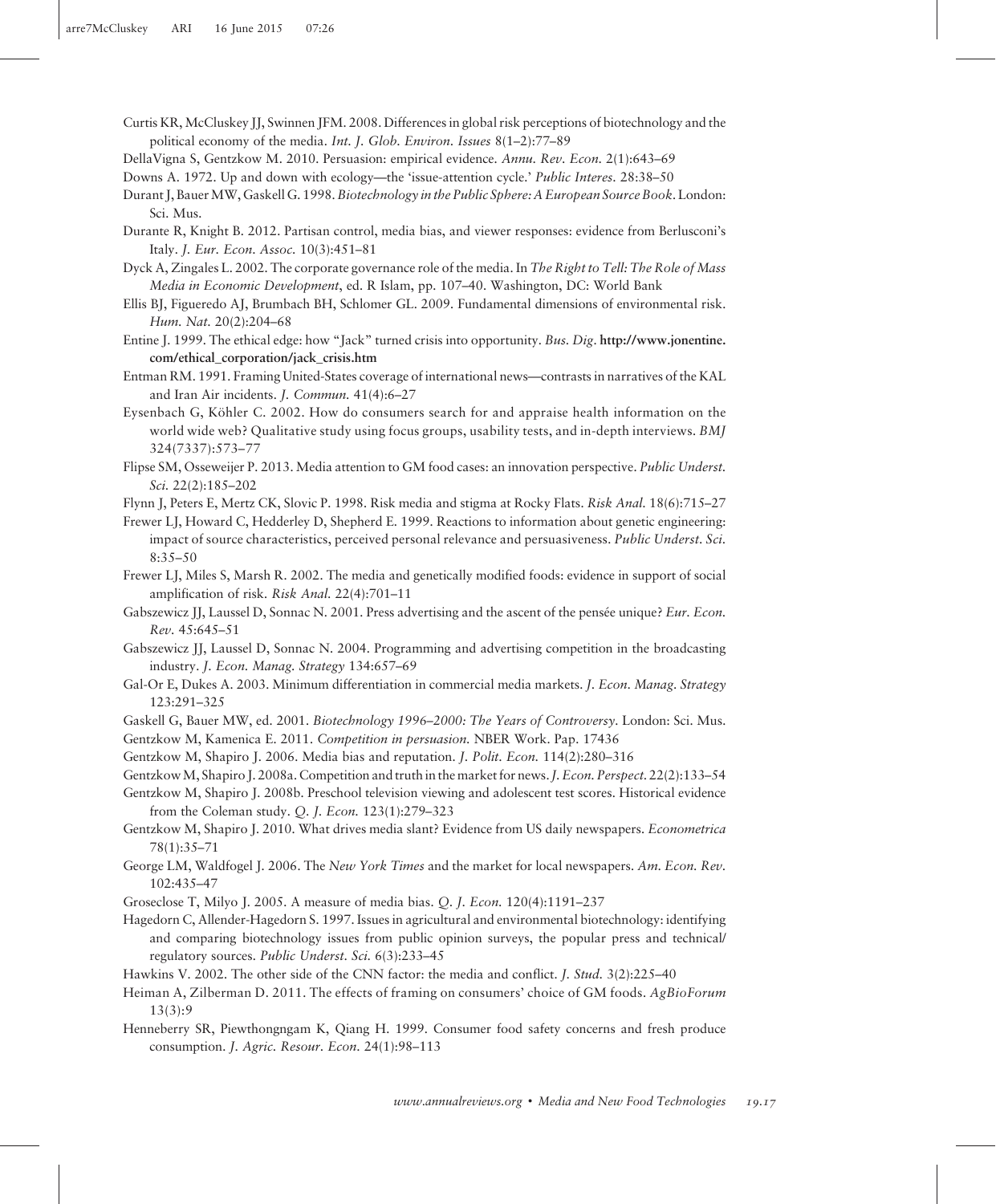- Hibino A, Nagata M. 2006. Biotechnology in the Japanese media: comparative analysis of newspaper articles on genetic engineering in Japan and Europe. Asian J. Soc. Psychol. 9(1):12–23
- Hoban TJ, Kendall PA. 1993. Consumer attitudes about food biotechnology. Proj. Rep., N. C. Coop. Extens. Serv.
- Hornig S. 1990. Science stories: risk, power and perceived emphasis. J. Mass Commun. Q. 67(4):767-76
- Hornig S. 1993. Reading risk: public response to print media accounts of technological risk. Public Underst. Sci. 2(2):95–109
- Huffman W, McCluskey JJ. 2014. Labeling of genetically modified foods. In The Handbook on Agriculture, Biotechnology and Development, ed. PWB Philips, S Smyth, D Castle, pp. 467–87. Cheltenham, UK: Edward Elgar
- Jesuino JC, Nunes JA, Diego C, Alcantara P, Costa S, Matias M. 2001. Representation of biotechnology in Portugal. See Gaskell & Bauer 2001, pp. 258–66
- Kalaitzandonakes N, Marks LA, Vickner SS. 2004. Media coverage of biotech foods and influence on consumer choice. Am. J. Agric. Econ. 86(5):1238–46
- Kasperson RE, Renn O, Slovic P, Brown HS, Emel J, et al. 1988. The social amplification of risk: a conceptual framework. Risk Anal. 8(2):177–87
- Kiesel K, McCluskey JJ, Villas Boas SB. 2011. Nutritional labeling and consumer choices. Annu. Rev. Resour. Econ. 3:141–58
- Kohring M, Matthes J. 2002. The faces of biotech in the nineties: how the German press framed modern biotechnology. Public Underst. Sci. 11:143–54
- Koné D, Mullet E. 1994. Societal risk perception and media coverage. Risk Anal. 14:21–24
- Kumkale GT, Albarracín D, Seignourel PJ. 2010. The effects of source credibility in the presence or absence of prior attitudes: implications for the design of persuasive communication campaigns.J. Appl. Soc. Psychol. 40(6):1325–56
- Kuzyk P, McCluskey JJ. 2006. The political economy of the media: coverage of the US–Canadian lumber trade dispute. World Econ. 29(5):637–54
- Lewison G. 2007. The reporting of the risks from genetically modified organisms in the mass media, 2002–2004. Scientometrics 72(3):439–58
- Listerman T. 2010. Framing of science issues in opinion-leading news: international comparison of biotechnology issue coverage. Public Underst. Sci. 19(1):5–15
- Loureiro ML, McCluskey JJ, Mittelhammer RC. 2001. Assessing consumers preferences for organic, ecolabeled and regular apples. J. Agric. Resour. Econ. 26(2):404–16
- Lusk JL. 2015. Food demand survey. [http://jaysonlusk.com/blog/2015/1/15/food-demand-survey-foods](http://jaysonlusk.com/blog/2015/1/15/food-demand-survey-foods-january-2015)[january-2015](http://jaysonlusk.com/blog/2015/1/15/food-demand-survey-foods-january-2015)
- Lusk JL, Jamal M, Kurlander L, Roucan M, Taulman L. 2005. A meta-analysis of genetically modified food valuation studies. J. Agric. Resour. Econ. 30:28–44
- Lusk JL, Roosen J, Bieberstein A. 2014. Consumer acceptance of new food technologies: causes and roots of controversies. Annu. Rev. Resour. Econ. 6:381–405
- Maeseele PA, Schuurman D. 2008. Biotechnology and the popular press in northern Belgium: a case study of hegemonic media discourses and the interpretive struggle. Sci. Commun. 29(4):435–71
- Marks LA, Kalaitzandonakes N, Wilkins L, Zakharova L. 2007. Mass media framing of biotechnology news. Public Underst. Sci. 16(2):183–203
- Marks LA, Kalaitzandonakes N, Zakharova L. 2002. On the media roller-coaster: Will GM foods finish the ride? Choices 2002(Spring):34–38
- Marks LA, Kalaitzandonakes N, Zakharova L. 2003. Media coverage of agrobiotechnology: Did the butterfly have an effect? *J. Agribus.* 21(1):1-20
- Marques MD, Critchley CR, Walshe J. 2015. Attitudes to genetically modified food over time: how trust in organizations and the media cycle predict support. Pub. Underst. Sci. In press
- Mazur A. 1981. Media coverage and public opinion on scientific controversies. J. Commun. 31(2):106–15 McCluskey JJ, Swinnen J. 2011. The media and food-risk perceptions. EMBO Rep. 12(7):624–29
- McCluskey JJ, Swinnen J, Vandemoortele T. 2015. You get what you want: a note on the economics of bad news. Inf. Econ. Policy 30:1–5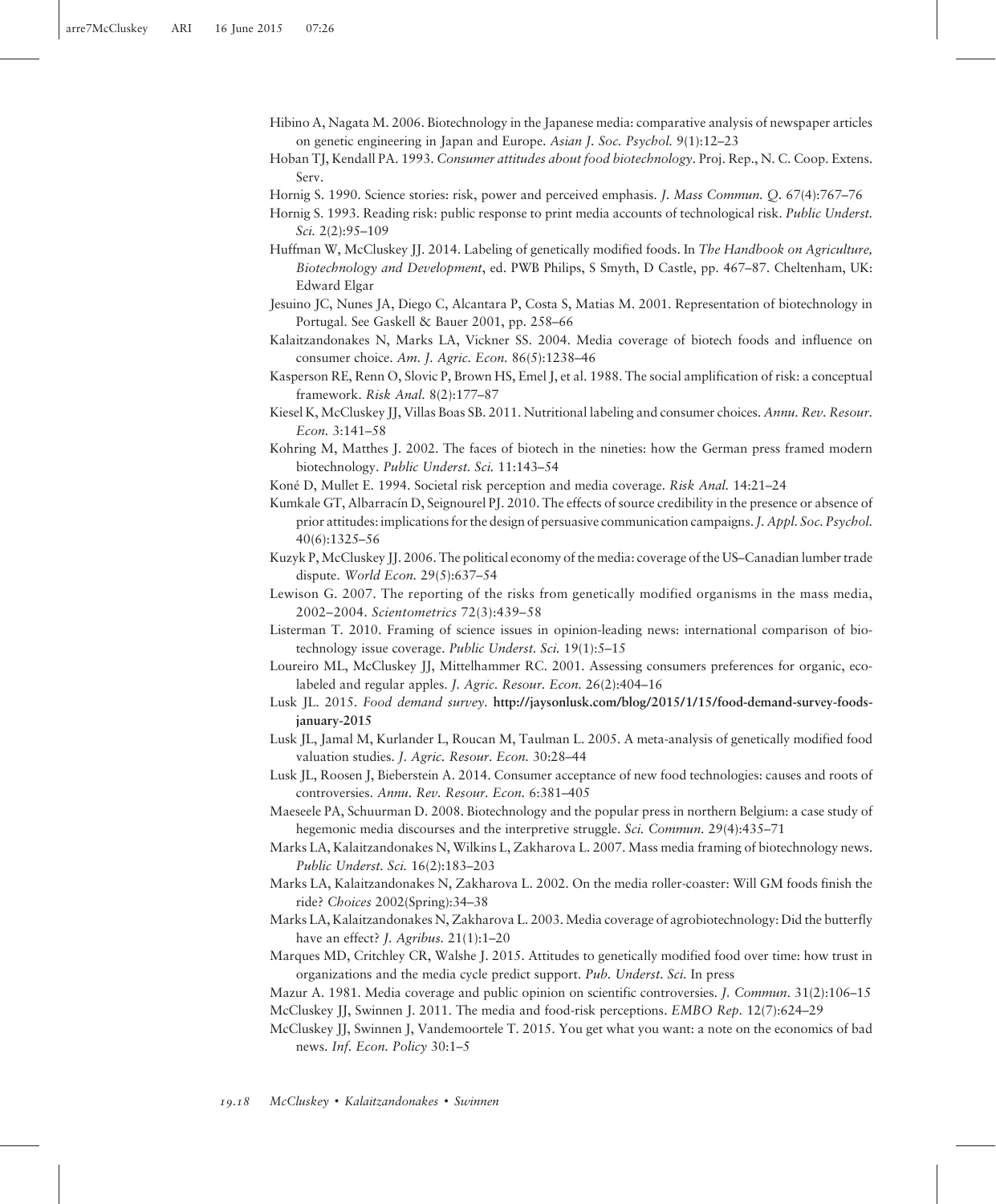- McCluskey JJ, Swinnen JFM. 2004. Political economy of the media and consumer perceptions of biotechnology. Am. J. Agric. Econ. 86:1230–37
- McCombs M, Ghanem SI. 2001. The convergence of agenda setting and framing. In Framing Public Life: Perspectives on Media and Our Understanding of the Social World, ed. SD Reese, OH Gandy Jr., AE Grant, pp. 67–81. New York: Routledge

McCombs ME, Shaw DL. 1972. The agenda-setting function of mass media. Public Opin. Q. 36(2):176–87

- McInerney C, Bird N, Nucci M. 2004. The flow of scientific knowledge from lab to the lay public: the case of genetically modified food. Sci. Commun. 26(1):44–74
- McKenzie D, Ozler B. 2014. Quantifying some of the impacts of economics blogs. Econ. Dev. Cult. Change 62(3):567–97

Mullainathan S, Shleifer A. 2005. The market for news. Am. Econ. Rev. 95:1031–53

- Müller M, Freitag B, Köder F. 2010. Plant biotechnology in German media: a linguistic analysis of the public image of genetically modified organisms. Biotechnol. J. 5(6):541–44
- Navarro MJ, Panopio JA, Malayang DB, Amano N Jr. 2011. Print media reportage of agricultural biotechnology in the Philippines: a decade's (2000–2009) analysis of news coverage and framing. J. Sci. Commun. 10(3):A01
- Nisbet MC, Huge M. 2006. Attention cycles and frames in the plant biotechnology debate. Int. J. Press Polit. 11(2):3–40
- Pan Z, Kosicki GM. 1993. Framing analysis: an approach to news discourse. *Polit. Commun.* 10(1):55–75
- Pew (Pew Res. Cent. People Press). 2004. How Journalists See Journalists in 2004. Washington, DC: Pew. <http://www.people-press.org/files/legacy-pdf/214.pdf>
- Piggott NE, Marsh TL. 2004. Does food safety information impact US meat demand? Am. J. Agric. Econ. 86(1):154–74
- Pollan M. 2012. Vote for the dinner party. N. Y. Times Mag., Oct. 10. [http://michaelpollan.com/articles](http://michaelpollan.com/articles-archive/vote-for-the-dinner-party/)[archive/vote-for-the-dinner-party/](http://michaelpollan.com/articles-archive/vote-for-the-dinner-party/)
- Poortinga W, Pidgeon NF. 2004. Trust, the asymmetry principle, and the role of prior beliefs. Risk Anal. 24(6): 1475–86
- Posner RA. 2005. Bad news. N. Y. Times, July 31. [http://www.nytimes.com/2005/07/31/books/review/](http://www.nytimes.com/2005/07/31/books/review/31POSNER.html) [31POSNER.html](http://www.nytimes.com/2005/07/31/books/review/31POSNER.html)
- Prat A, Strömberg D. 2011. The political economy of mass media. Discuss. Pap. DP8246, CEPR
- Renn O. 2005. Risk perception and communication: lessons for the food and food packaging industry. Food Addit. Contam. 22(10):1061–71
- Robinson P. 2001. Theorizing the influence of media on world politics models of media influence on foreign policy. Eur. J. Commun. 16(4):523–44
- Shanahan J, Scheufele D, Lee E. 2001. Polls and trends: attitudes about agricultural biotechnology and genetically modified organisms. Public Opin. Q. 65(2):267–81
- Siegrist M, Cvetkovich G. 2001. Better negative than positive? Evidence of a bias for negative information about possible health dangers. Risk Anal. 21(1):199–206
- Siró I, Kápolna E, Kápolna B, Lugasi A. 2008. Functional food. Product development, marketing and consumer acceptance—a review. Appetite 51(3):456–67
- Slovic P. 1987. Perception of risk. Science 236:280–85
- Smith B, Wooten J. 2014. *Estimating demand for information attributes using Twitter data*. Unpub. Pap.
- Strömberg D. 2001. Mass media and public policy. Eur. Econ. Rev. 45:652–63
- Strömberg D. 2004. Mass media competition, political competition, and public policy. Rev. Econ. Stud. 71:265–84
- Surowiecki J. 2004. The Wisdom of Crowds. New York: Doubleday
- Swinnen J, Olper A, Vandemoortele T. 2012. Impact of the WTO on agricultural and food policies. World Econ. 35(9):1089–101
- Swinnen JFM, Vandemoortele T. 2010. Policy gridlock or future change? The political economy dynamics of EU biotechnology regulation. AgBioForum 13(4):291–96
- Ten Eyck TA, Williment M. 2003. The national media and things genetic coverage in the New York Times (1971–2001) and the Washington Post (1977–2001). Sci. Commun. 25(2):129-52